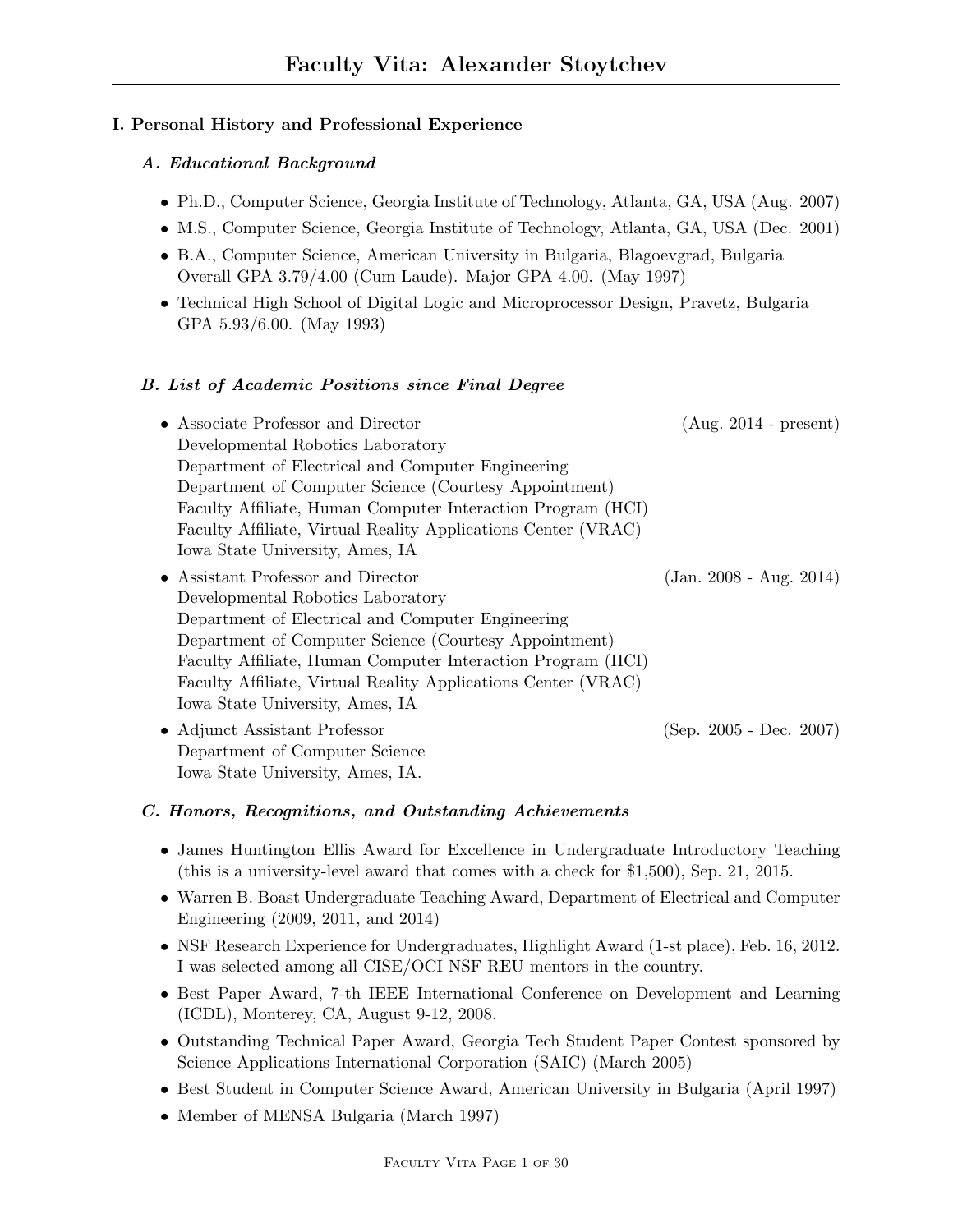- Eighth place, National Programming Contest organized by Sofia University & PC Magazine (June 1996)
- Second place, National Math Olympiad, Sofia, Bulgaria (May 1996)
- Awarded Open Society Foundation Scholarship (1995-1996 and 1996-1997)
- President's List, American University in Bulgaria (Spring 1996)

## D. Other Professional Employment

Pre-Doctoral Appointments/Research Assistantships

- Research assistant of professor Ron Arkin. Communication maintaining and communication recovering behaviors for a team of mobile robots connected via a wireless network. Autonomous robot navigation using GPS and map data. Funded under the DARPA MARS-2020 Program. Experiments and DARPA demo conducted at Fort Benning, Georgia. (Jun. 2003 - Dec. 2004)
- Research assistant of professor Ron Arkin. Multi-level learning in hybrid deliberative/reactive mobile robot architectural software systems. Sponsored by DARPA under the Mobile Autonomous Robot Software (MARS) Program. (Jan. 2001 - Aug. 2001)
- Research assistant of professor Ron Arkin. Developed perceptual algorithms for autonomous robot exploration of unknown building floors in search of biohazard materials. Sponsored by DARPA under the Tactical Mobile Robotics (TMR) Program. Participated in the DARPA TMR demo in Rockville, Maryland, September 2000. (Jul-Dec. 2000)
- Research assistant of professor Ron Arkin. Developed a Hybrid Deliberative/Reactive/ Motivational Robot Architecture for a service robot. Sponsored by the Humanoids Research Group at Honda R&D, Tokyo, Japan. Visited Honda R&D Labs in Tokyo. (Jun. 1999 - Jul. 2000)
- Research assistant of professors Irfan Essa and Ashwin Ram. Developed a robot architecture and perceptual algorithms for a Pet Robot that interacts naturally with people using gesture and speech recognition. Funded by Yamaha Co., Tokyo, Japan. (Aug. 1997 - Dec. 1998)
- Research assistant of Prof. Nikolay Nikolaev. Research in Neural Networks, Decision Trees, Genetic Algorithms, Genetic Programming, and Cellular Automata. (Sep. - Jun. 1994-1997)
- Research assistant of Dr. Valery Rankov. Conducted research in Parallel and Distributed Computations. (May-Sep. 1996)
- Research assistant of Prof. Borislav Roussev. Conducted research in VLSI Testing, Fault Modeling, and Concurrent Models of Computation. (May-Sep. 1994 and 1995)

| $\bullet$ Summer Intern                                 | $(Jul. - Sep. 1998)$      |
|---------------------------------------------------------|---------------------------|
| Science and Technology Department                       |                           |
| BellSouth Telecommunications, Inc. Atlanta, GA.         |                           |
| • High School Teacher of Informatics                    | $(Sep. 1996 - Jun. 1997)$ |
| "St. Cl. Ochridsky" High School, Blagoevgrad, Bulgaria. |                           |
| • Computer Support Assistant                            | (May-Sep. 1994 and 1995)  |
| Computer Center, American University in Bulgaria        |                           |
| System administrator of Novel and UNIX servers          |                           |

System programmer, LAN and computer lab maintenance.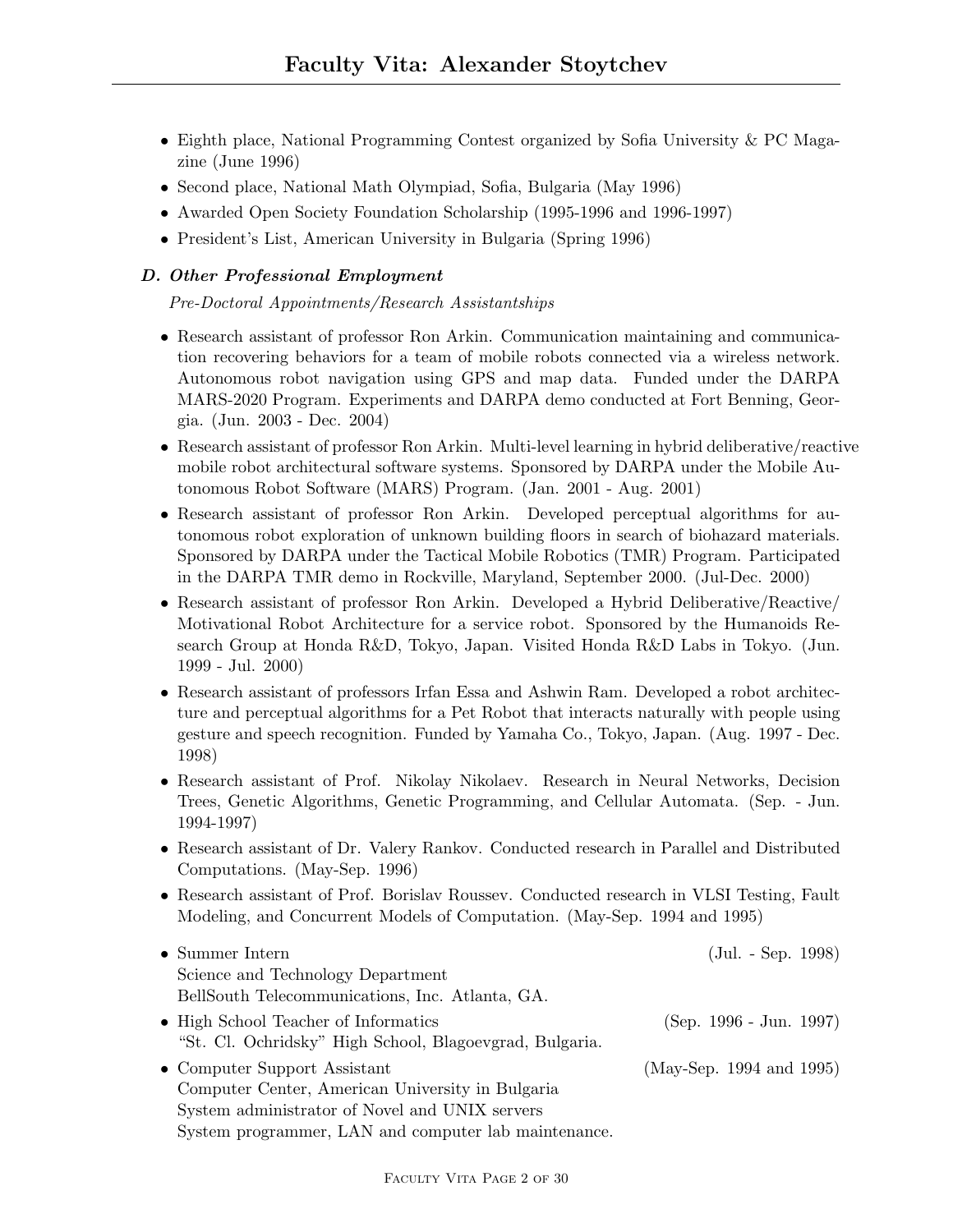• Freelance programmer (May 1994 - Jun. 1994) Developed a program for automatic song selection for a radio station.

## E. Formally Invited Lectures and Invited Conference Presentations

## Invited Talks (Off Campus)

- Invited Speaker, "Bootstrapping Common Sense: A Developmental Approach to Robotics," AAAI Spring Symposium on Interactive Multi-Sensory Object Perception for Embodied Agents, Stanford University (Mar 27, 2017)
- Invited Speaker, "Bootstrapping Common Sense: A Developmental Approach to Robotics," 2017 UI Computing Conference, The University of Iowa, Iowa City, IA (Feb 25, 2017)
- Invited Talk, "What Infants Can Teach Us About The Way We Program Robots," at the Ames Middle School for Little Cyclone Enrichment Camp and the Ames Public Library, Ames, IA, June 18th, 2014.
- Invited Talk, "Lessons to be learned from biologically inspired perception," The Oxford Summit on Robotics, Pembroke College, Oxford University, Oxford, UK, Sep. 18-20, 2013.
- Invited Speaker, "What Infants Can Teach Us About The Way We Program Robots," ICML 2013 Workshop on Robot Learning, Atlanta, GA, June 20th, 2013.
- Invited Debate Team Member, Debates at the ICRA 2013 Interactive Perception Workshop, Karlsruhe, Germany, May 6, 2013.
- Invited Participant and Speaker, "What Infants Can Teach Us About The Way We Program Robots," Dagstuhl Seminar on Mechanisms Of Ongoing Development in Cognitive Robotics (Seminar 13072), Schloss Dagstuhl, Germany, February 10-15, 2013.
- Invited Talk, "Developmental Approach to Robotic Intelligence," Humanoids 2012 Workshop on Developmental Robotics, Osaka, Japan, November 29, 2012.
- Invited Talk, "Developmental Approach to Robotic Intelligence," AIMSA 2012 Workshop on Advances in Robot Learning and Human-Robot Interaction, Varna, Bulgaria, September 12, 2012.
- Invited Talk, "A Developmental Approach to Robotic Intelligence," Fall 2011 GRASP Seminar, GRASP Lab, University of Pennsylvania (UPenn), Philadelphia, PA. October 14, 2011.
- Invited Talk, "A Developmental Approach to Robotic Intelligence," The 6th Barbados Workshop on Reinforcement Learning, Bellairs Institute, Holetown, Barbados, March 22, 2011.
- Invited Talk, "Research Highlights From The Developmental Robotics Lab," Ames IT Collaborative, Technology Park, Ames, IA. (September 9, 2010)
- Invited Speaker, "A Developmental Approach to Object Exploration and Manipulation," Robotics Workshop, International Joint Conference on Artificial Intelligence, Pasadena, CA, July 13, 2009.
- Invited Talk, "Developmental Robotics at Iowa State University," RSS Workshop "Creative Manipulation: Examples using the WAM," Robotics: Science and Systems Conference (RSS), University of Washington, Seattle, WA, June 29, 2009.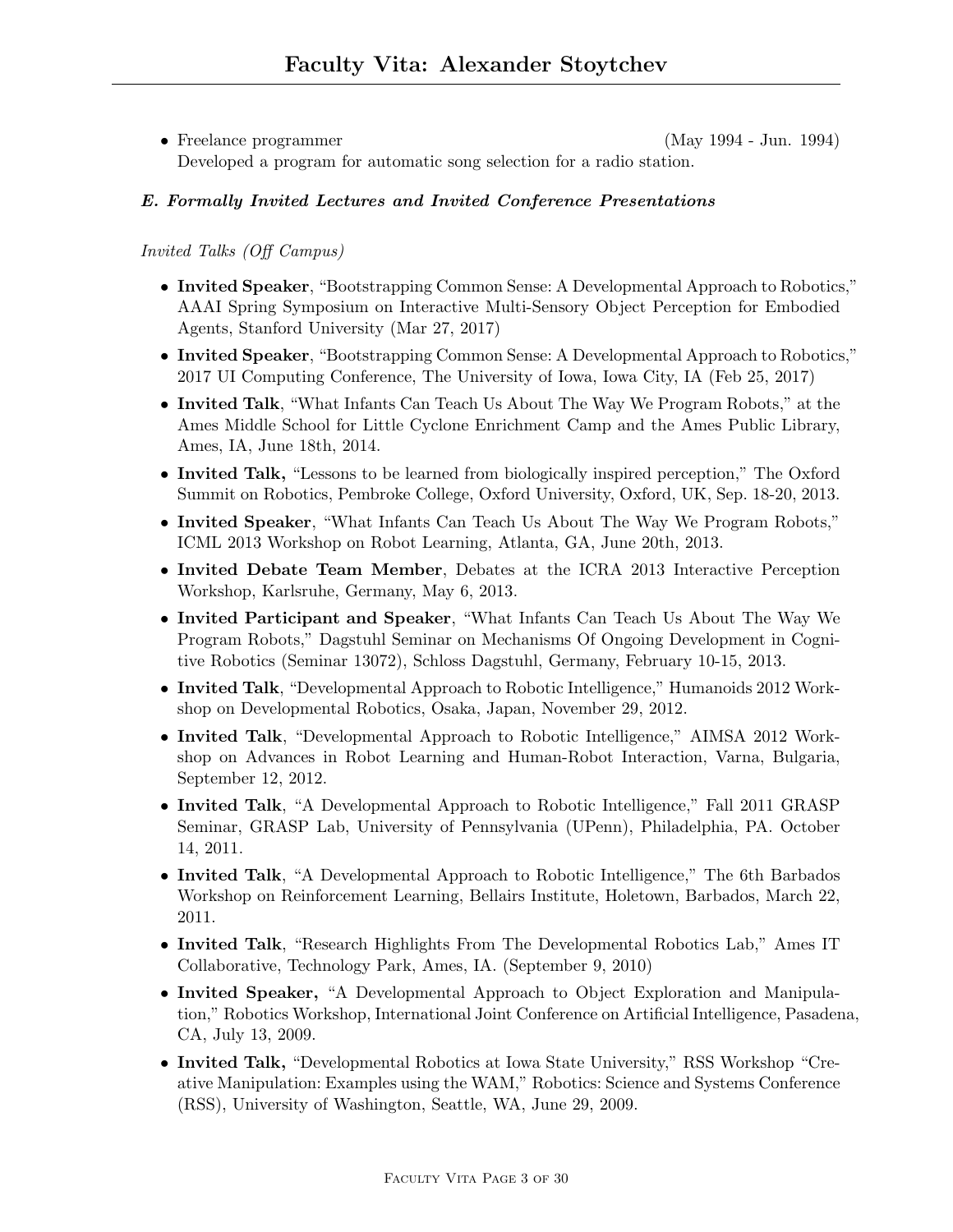- Invited Talk, "Embodiment Grounding: When do physical 'nice to haves' become cognitive 'must haves'?" DARPA Complete Intelligence Workshop, Biosphere 2, Tucson, AZ, February 24-26, 2009.
- Invited Talk, "A Developmental Approach to Autonomous Tool Use," International Workshop on Natural and Artificial Cognition, Pembroke College, Oxford University, Oxford, UK, June 25-26, 2007.

Invited Talks, Seminars and Guest Lectures (On Campus)

- Semiar Talk, "The Singularity of Cognitive Catch-Up," HCI 591 Seminar (Nov 3, 2017)
- Invited Talk, "Come for the Jokes, Stay for the Lecture: Motivating your large classroom," Award Winning Faculty Series, Center for Excellence in Learning & Teaching (Apr 7, 2017)
- Invited Talk, "Bootstrapping Common Sense: A Developmental Approach to Robotics," The University Honors Program at Iowa State University (April 15, 2016)
- Invited Talk, "Research at the Developmental Robotics Laboratory," The Engineering Ambassador and Mentor Program at Iowa State University (April 7, 2016)
- Invited Talk, "Bootstrapping Common Sense: A Developmental Approach to Robotics," IEEE Region 4 Student Leadership Conference, Memorial Union, ISU (February 13, 2016)
- Invited Talk, "What Does a Faculty Member Do?," New Faculty Orientation session for all incoming ISU faculty, Organized by the Office of the Executive Vice President and Provost, Iowa State University (August 18, 2010)
- Invited Talk, "Research at the Developmental Robotics Laboratory," The Engineering Ambassador and Mentor (TEAM) Program, (November 5, 2009)
- Invited Talk, "What Does a Faculty Member Do?," New Faculty Orientation session for all incoming ISU faculty, Organized by the Office of the Executive Vice President and Provost, Iowa State University (August 19, 2009)
- "Quick Overview of Developmental Robotics," Mini lecture for ISU Alumni, class of 1959 (May 15, 2009)
- Seminars, CprE 294X: Program Discovery Class, series of 3 lectures, (Fall 2008)
- Seminar, CHI lunch, "The Sense of 'Self'," Iowa State, March 7, 2008.
- Invited talk, ECpE Special Interest Group in Robotics, Research overview, October 17, 2007.
- Seminar, Honors seminar (HON 321 R), Research overview, October 4, 2007.
- Seminar, HCI seminar, "The Sense of 'Self'," Iowa State, Sep. 28, 2007.
- Invited Talk, ISU Robotics Club, Latest research overview, Spring 2007.
- Colloquium, Department of Computer Science, "Out of Reach and Out of Sight: Examples of Autonomous Tool Use in Robots," Mar. 29, 2007.
- Invited Talk, ISU Robotics Club, "Meet the new professor," Fall 2005.
- Guest lecture, CS 7630 Autonomous Robotics, "Why Robotics is Fun," Georgia Tech.
- Guest lecture, CS 8803B Pattern Recognition, "How to Use Matlab," Georgia Tech.
- Guest Lecture, CS 4630 Robotics and Vision, "Multi-agent Robotics," Georgia Tech, Spring 2002.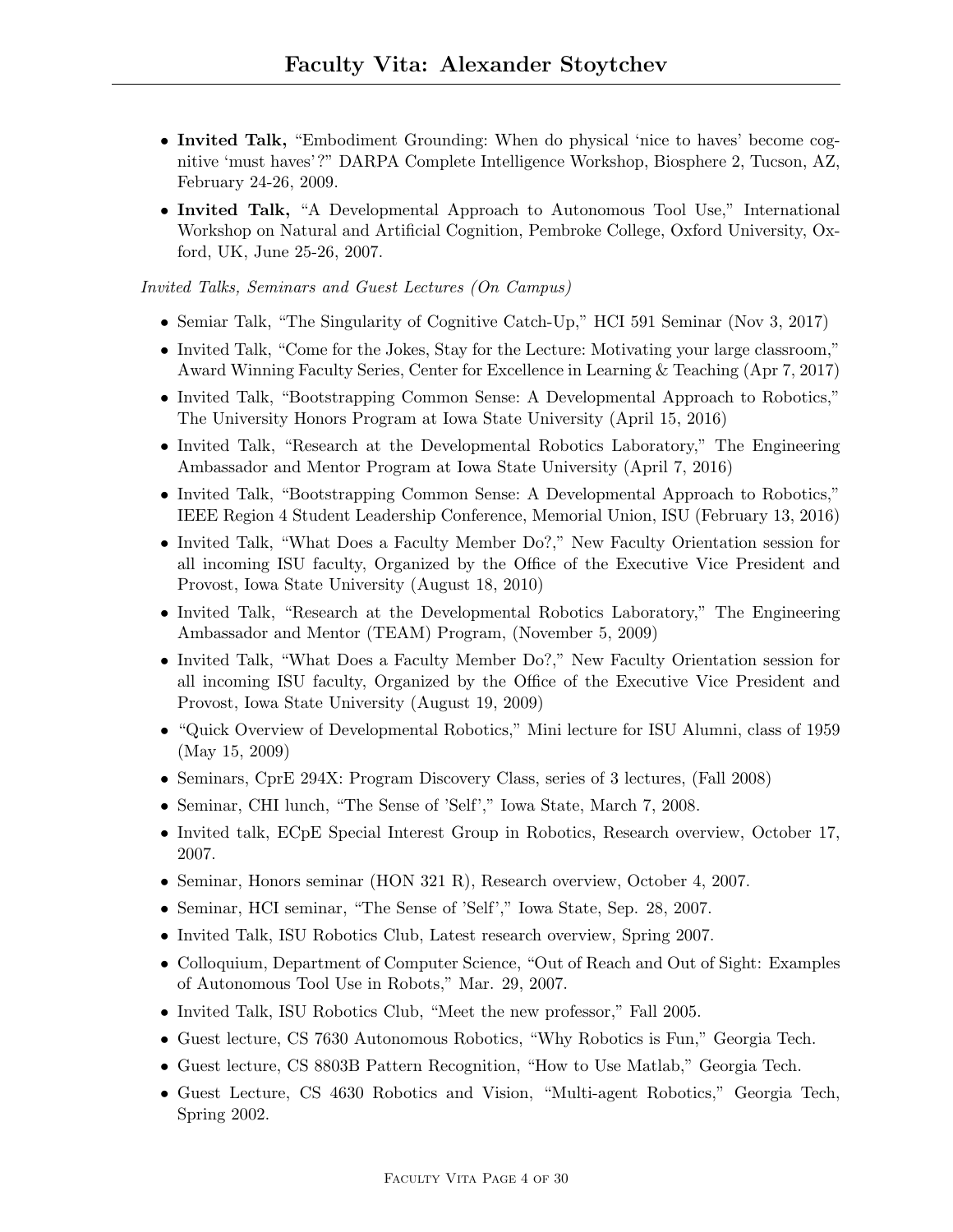• Guest Lecture, CS 4630 Robotics and Vision, "BASIC Stamp II Programming for Descartes Robots," Georgia Tech, Spring 2002.

## F. Offices Held in Professional Societies

 $N/A$ 

## G. Editorships of Journals or Other Learned Publications

 $N/A$ 

## H. Grants and Contracts Received

## External Grants

- 11. Proof Of Concept Initiative Application (Phase II), Submitted to the i6 initiative, Funded by the U.S. Department of Commerce. Alexander Stoytchev (PI), Vladimir Sukhoy (Co-PI), (July 15 2013–Feb. 28, 2014). \$50,000.
- 10. Proof Of Concept Initiative Application, Submitted to the i6 initiative, Funded by the U.S. Department of Commerce. Alexander Stoytchev (PI), Vladimir Sukhoy (Co-PI), (Jan. 1 2013–Jul. 31, 2013). \$50,000.
- 9. Tool Tracking. Funded by John Deere. Alexander Stoytchev (PI) with Eliot Winer (Co-PI), (Jan. 1, 2008–Dec. 31, 2010) \$370,328. [My share: \$317,649]
- 8. Tool Tracking (supplement). Funded by John Deere. Alexander Stoytchev (PI) with Eliot Winer (Co-PI), (2009) \$2,474. [Funding for equipment purchase]
- 7. Virtual Teleoperation of Unmanned Aerial Vehicles (supplement). Funded by the Air Force Office of Scientific Research. Alexander Stoytchev (Co-PI) with Jim Oliver (PI) and Eliot Winer (Co-PI), (2007-2009). \$63,353. [Funding to host supervisory panel visits]
- 6. Virtual Teleoperation of Unmanned Aerial Vehicles (phase III). Funded by the Air Force Office of Scientific Research. Alexander Stoytchev (Co-PI) with Jim Oliver (PI) and Eliot Winer (Co-PI) (May 15, 2007–May 14, 2011). **\$4,338,000.** [My share for Phase II and Phase III combined: \$633,442]
- 5. Virtual Teleoperation of Unmanned Aerial Vehicles (phase II). Funded by the Air Force Office of Scientific Research. Alexander Stoytchev (Co-PI) with Jim Oliver (PI), Derrick Parkhurst, and Eliot Winer (Co-PIs). (2006-2008). **\$3,310,636.** [My share: see 6 above]
- 4. Evaluating the Quality of Welds (Phase II). Funded by John Deere & Co., Waterloo, IA. Alexander Stoytchev (PI) (2007-2008). \$20,000.
- 3. Evaluating the Quality of Welds (pilot project). Funded by John Deere & Co., Waterloo, IA. Alexander Stoytchev (PI) (2007). \$18,508.
- 2. Creation of a Real-Time Capability to Validate Welds (bridge funding). Funded by John Deere. Alexander Stoytchev (PI) with Eliot Winer (Co-PI) (2007). \$51,952. [My share: approx. 50%]
- 1. Creation of a Real-Time Capability to Validate Welds. Funded by John Deere Des Moines Works (JDDMW). Alexander Stoytchev (Co-PI) with Eliot Winer (PI) (2006- 2007). \$124,934. [My share: approx.  $50\%$ ]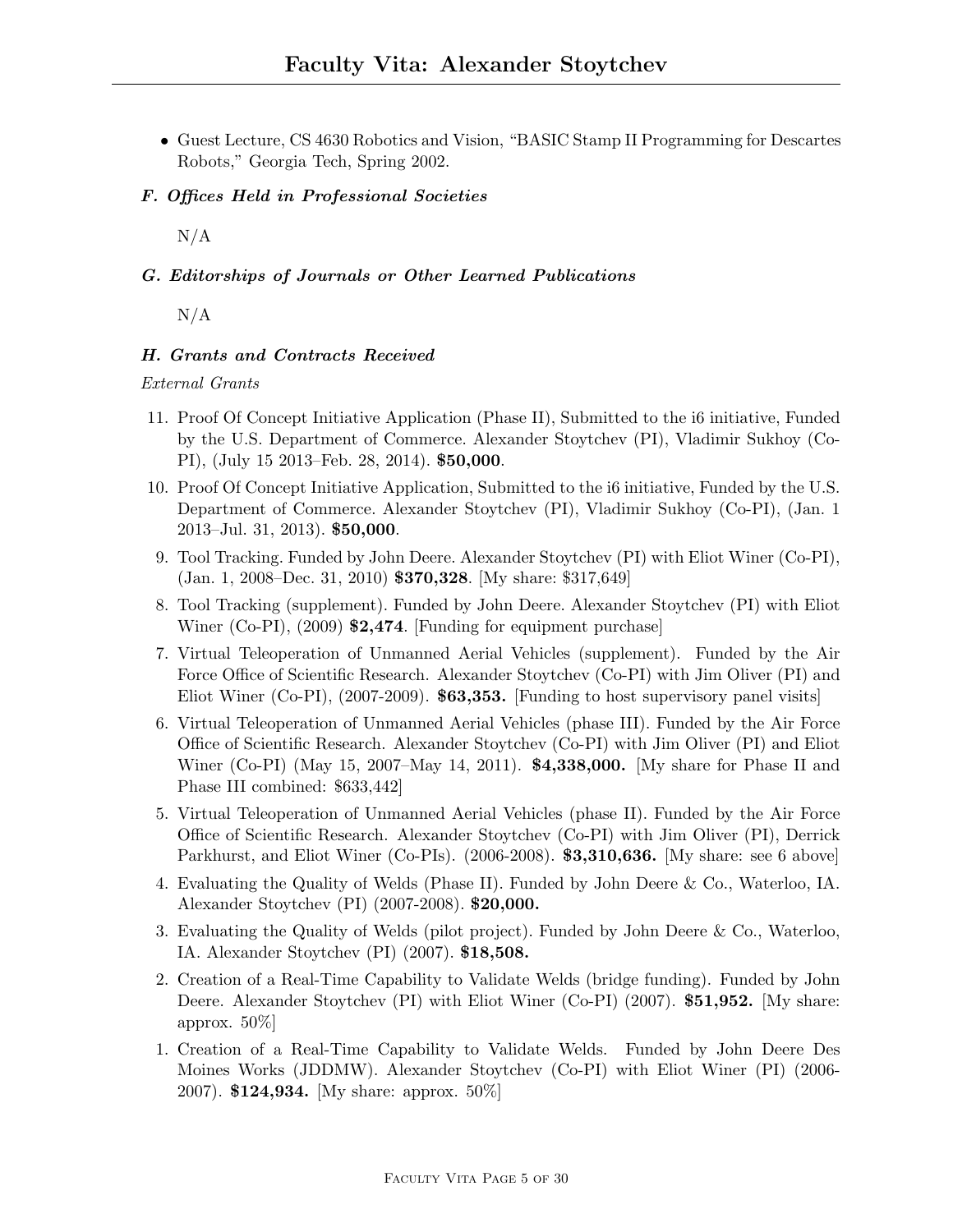## Internal Grants

- 5. Bridge Grant, Graduate and Postdoctoral Bridge Funding Program, Funded by the Office of the SVP/Provost, the Department of Electrical and Computer Engineering, and the College of Engineering at ISU, (May-Aug, 2016). \$7,854.
- 4. Bridge Grant, Graduate and Postdoctoral Bridge Funding Program, Funded by the College of Engineering and the Department of Electrical and Computer Engineering at ISU, (May-Aug, 2014). \$8,570.
- 3. Proof Of Concept Initiative Application, Funded by ISURF, Alexander Stoytchev (PI), Vladimir Sukhoy (Co-PI), (Jan-Jul, 2012). \$20,000.
- 2. Honors Summer Research Grants, Funded by the Honors Program at ISU:
	- Summer 2012: Alexander Stoytchev (faculty mentor), Kyle Tietz (student) \$1,000.
	- Summer 2009: Alexander Stoytchev (faculty mentor), Connor Schenck (student) \$1,000.
- 1. Honors Mentor Grants, Funded by the Honors Program at ISU:
	- Spring 2012: Alex Stoytchev (faculty mentor), Kyle Tietz, Paul Gerver (students) \$446.
	- Spring 2011: Alexander Stoytchev (faculty mentor), Todd Wegter, Nicolas Cabeen, Tanner Borglum (students) \$274.
	- Spring 2010: Alexander Stoytchev (faculty mentor), Eric Everett, Michael Sambol, Timothy Kalpin (students) \$450.
	- Spring 2009: Alexander Stoytchev (faculty mentor), Connor Schenck, Scott Schroeder, Sakib Nazmus (students) \$225.

# I. Grant Review Panels (e.g., for Governmental Agencies, Educational Institutions)

- Independent expert, acting as a reviewer, for the monitoring of the implementation of the ROBOSKIN project. This was a 3-year commitment. The final review meeting was held at the Italian Institute of Technology in Genoa, Italy on June 28, 2012.
- Independent expert, acting as a reviewer, for the monitoring of the implementation of the ROBOSKIN project. The second project review meeting was held at Ecole Polytechnique Fédérale de Lausanne (EPFL) in Lausanne, Switzerland on June 24, 2011.
- Independent expert, acting as a reviewer, for the monitoring of the implementation of the ROBOSKIN project. This is a large-scale project (4.6M Euros) which attempts to build an artificial skin for a robot that can cover large portions of the robot's body. The project is sponsored by the European Commission (the European version of NSF), Information Society and Media Directorate-General, Cognitive Systems, Interaction, Robotics. The first project review meeting was held at the Italian Institute of Technology (IIT) in Genoa, Italy on July 5, 2010.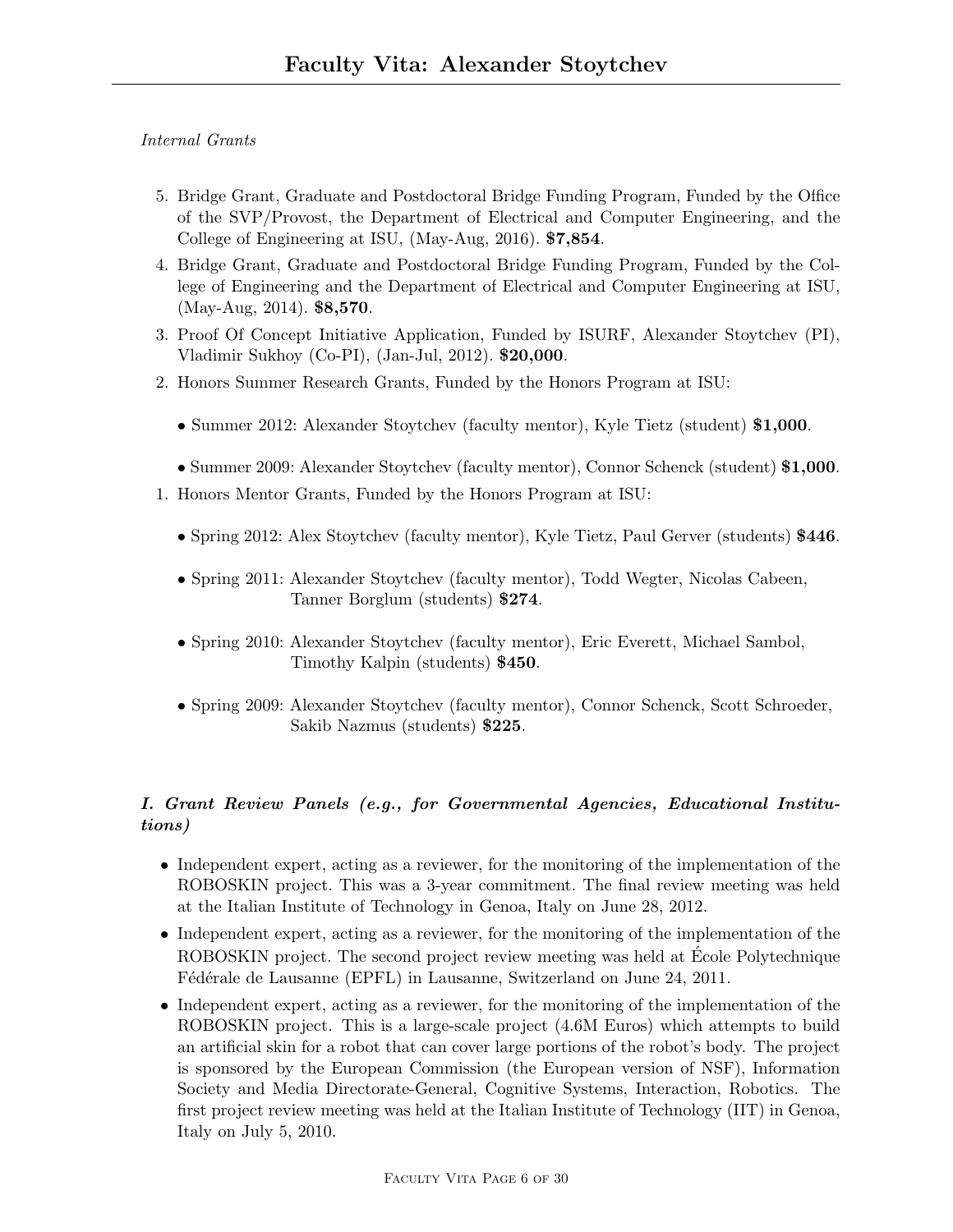• Grant Proposal Reviewer for the German Research Foundation (Deutsche Forschungsgemeinschaft, www.dfg.de), 2010.

J. Policy, Advisory or Corporate Panels or Boards (e.g., for Governmental Agencies, Educational Institutions, Companies)

N/A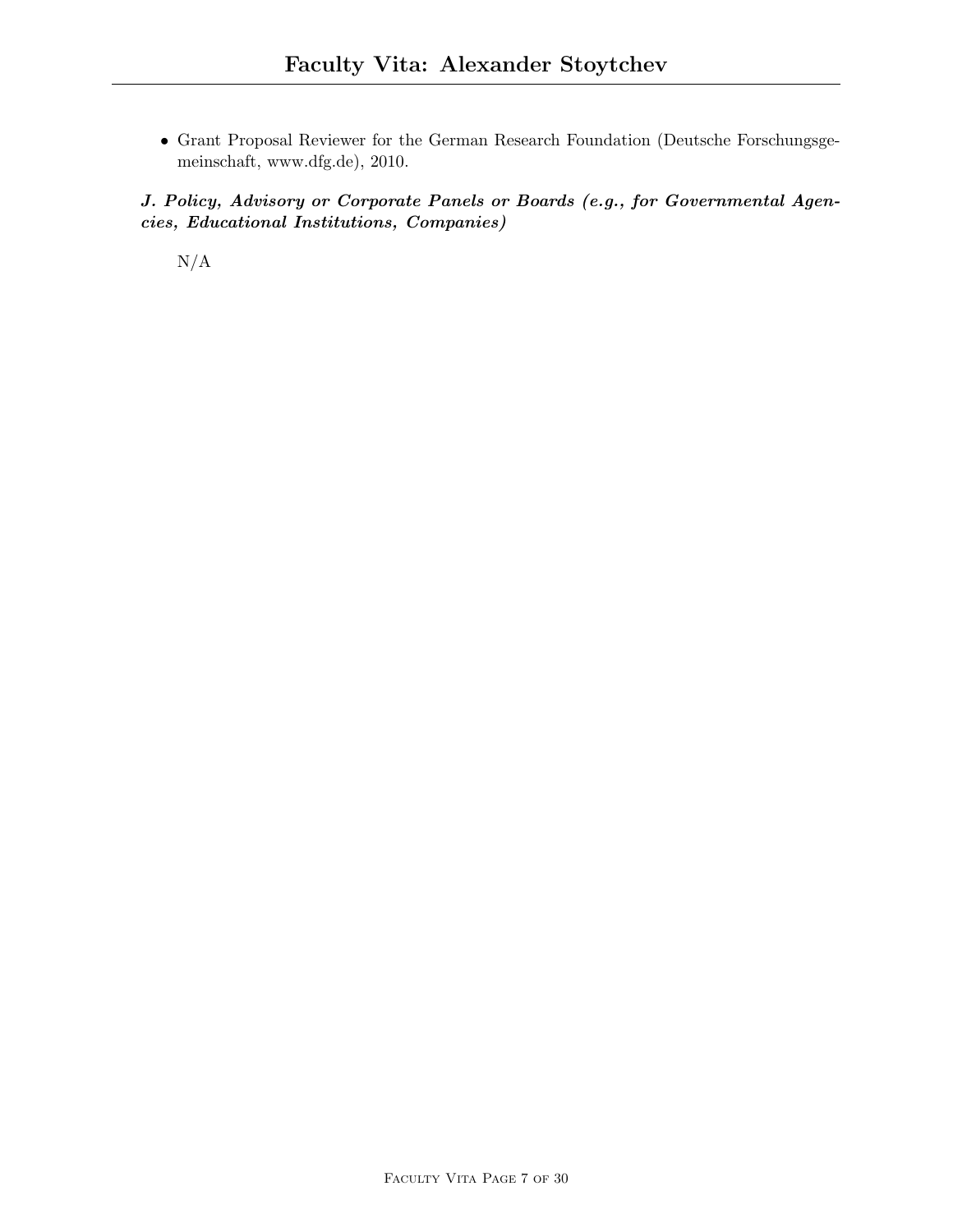## II. Publications and Creative Works

Note: The meaning of the symbol(s) after a citation is the following:

- # Denotes publication derived from my PhD dissertation
- \* Denotes publication that has undergone stringent editorial review by peers
- + Denotes publication that was invited and carries special prestige and recognition
- s Denotes a peer-reviewed short paper or student abstract paper

When available, the conference acceptance rates are listed after each conference paper. All papers are available in PDF format from my web page ( http://www.ece.iastate.edu/˜alexs/papers/ ).

## A. Doctoral Thesis Title

"Robot Tool Behavior: A Developmental Approach to Autonomous Tool Use," Ph.D. Dissertation, College of Computing, Georgia Institute of Technology, Aug. 2007.

B. Books Authored or Co-Authored (in print or accepted)

N/A

# C. Books Edited or Co-Edited (in print or accepted)

 $N/A$ 

# D. Chapters in Books (in print or accepted)

1. Stoytchev, A., "Learning the Affordances of Tools using a Behavior-Grounded Ap- + proach," (invited contribution). In "Affordance-Based Robot Control," Springer Lecture Notes in Artificial Intelligence (LNAI) 4760, E. Rome et al. (Eds.), pp. 140-158, 2008.

# E. Monographs (in print or accepted)

 $N/A$ 

## F. Articles in Journals (in print or accepted)

- 9. Schenck, C., Sinapov, J., Johnston, D., and Stoytchev, A., "Which Object Fits Best? \* Solving Matrix Completion Tasks with a Humanoid Robot," IEEE Transactions on Autonomous Mental Development, vol. 6, No. 3, pp. 226-240, September 2014.
- 8. Sinapov, J., Schenck, C., Staley, K., Sukhoy, V., and **Stoytchev, A.**, "Grounding Semantic Categories in Behavioral Interactions: Experiments with 100 Objects," Robotics and Autonomous Systems, Volume 62, Issue 5, Pages 632-645, May 2014.
- 7. Schenck, C., Sinapov, J., and Stoytchev, A., "Which Object Comes Next: Grounded \* Order Completion by a Humanoid Robot," Journal of Cybernetics and Information Technologies, Volume 12, Number 3, pp. 3-16, 2012.
- 6. Griffith, S., Sinapov, J., Sukhoy, V., and **Stoytchev, A.**, "A Behavior-Grounded Approach  $*$ to Forming Object Categories: Separating Containers from Non-Containers," IEEE Transactions on Autonomous Mental Development, Vol. 4, No. 1, pp. 54-69, March 2012.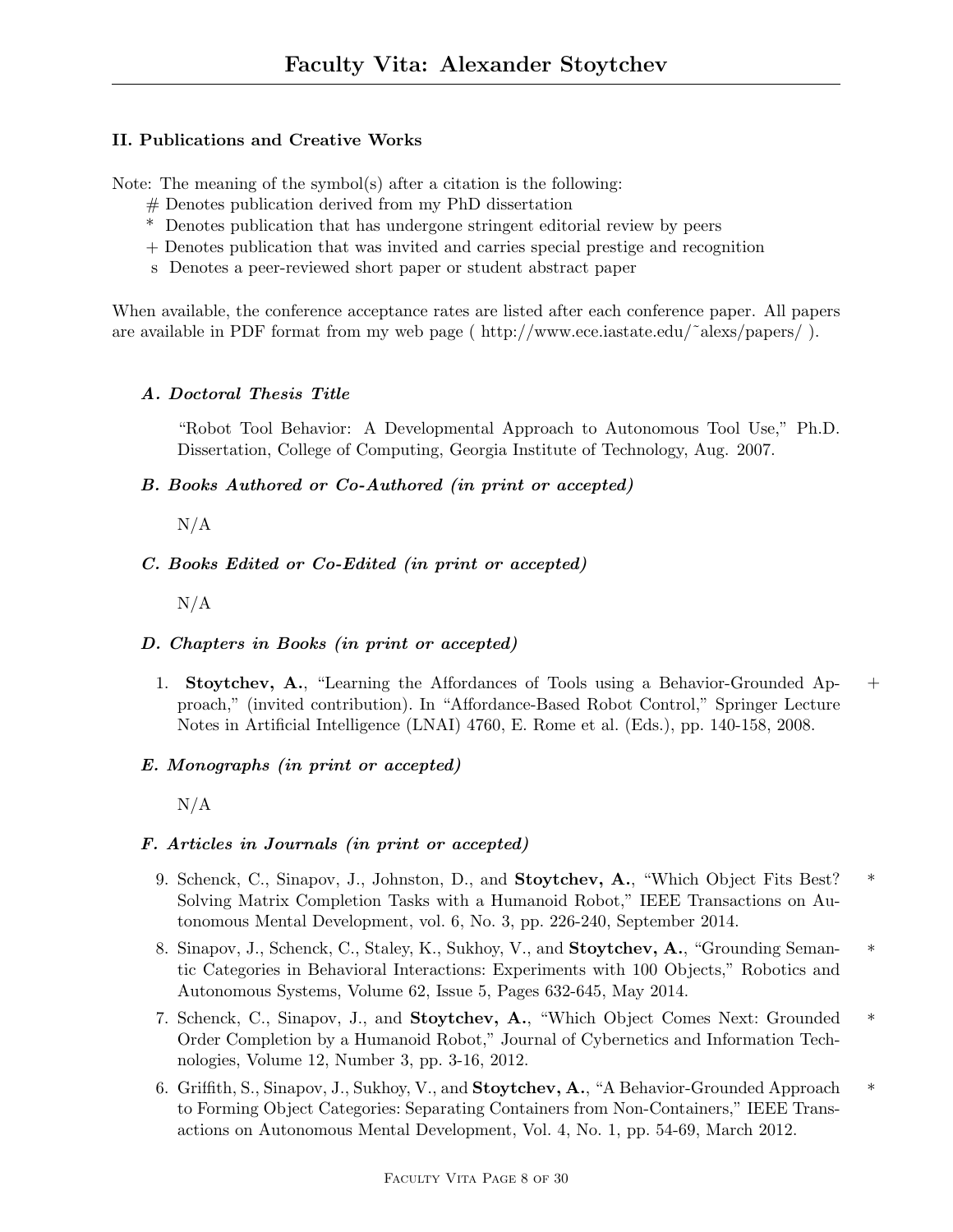- 5. Sinapov, J., Bergquist, T., Schenck, C., Ohiri, U., Griffith, S., and Stoytchev, A., "In- \* teractive Object Recognition Using Proprioceptive and Auditory Feedback," International Journal of Robotics Research, Vol. 30, No. 10, pp. 1250-1262, 2011.
- 4. Sinapov, J., Sukhoy, V., Sahai, R., Stoytchev, A., "Vibrotactile Recognition and Cate- \* gorization of Surfaces by a Humanoid Robot," IEEE Transactions on Robotics (T-RO). Vol. 27, No. 3, pp. 488-497, June 2011.
- $^{\ast, \#}$ 3. Stoytchev, A., "Self-Detection in Robots: A Method Based on Detecting Temporal Con- # tingencies," Robotica, volume 29, pp. 1-21, January 2011.
- \*, 2. Stoytchev, A., "Some Basic Principles of Developmental Robotics," IEEE Transactions # on Autonomous Mental Development, Vol. 1, No. 2, pp. 122-130, August 2009.
- 1. Stoytchev, A. and Arkin, R., "Incorporating Motivation in a Hybrid Robot Architec- \* ture," Journal of Advanced Computational Intelligence and Intelligent Informatics, Vol. 8, No. 3, pp. 269-274, May 2004.

## G. Creative Works (Exhibitions, Commissions, Competitions, Performances, Art or Architecture Executed)

- 5. Sukhoy, V., and Stoytchev, A., "Detecting the Functional Components of Doorbell Buttons," Research Video, shown at the AI and Robotics Multimedia Fair, held in conjunction with the AAAI 2012 conference in Toronto, Ontario, Canada, July 24-26, 2012.
- 4. Griffith, S., Sukhoy, V., Wegter, T., and Stoytchev, A., "Object Categorization in the Sink: Learning Behavior-Grounded Categories with Water," Research Video, shown at the AI and Robotics Multimedia Fair, held in conjunction with the AAAI 2012 conference in Toronto, Ontario, Canada, July 24-26, 2012.
- 3. Sukhoy, V., Georgiev, V., Wegter, T., Sweidan, R., and Stoytchev, A., "Learning to Slide a Magnetic Card Through a Card Reader", Research Video, shown at the AI and Robotics Multimedia Fair, held in conjunction with the AAAI 2012 conference in Toronto, Ontario, Canada, July 24-26, 2012.
- 2. Griffith, S., Sinapov, J., Miller, M., and **Stoytchev, A.** (2009) "Toward Interactive Learning of Container and Non-Container Objects," Research Video, Nominated for Best Narration, IJCAI 2009 AI Video Competition (a.k.a., AI Oscars), July 14, 2009.
- 1. Stoytchev, A. and Tanawongsuwan, R. "Pepe: PErsonal PEt," Research Video, In Video Proceedings of the AAAI-98 Mobile Robot Exhibition, Madison, WI, July, 1998.

# H. Bulletins, Reports, or Conference Proceedings That Have Undergone Stringent Editorial Review by Peers (in print or accepted).

- 48. Sinapov, J., Schenck, C., and Stoytchev, A., "Learning Relational Object Categories \* Using Behavioral Exploration and Multimodal Perception," In Proceedings of the 2014 IEEE International Conference on Robotics and Automation (ICRA), Hong Kong, China, May 31-June 7, 2014. [48% acceptance rate]
- 47. Sinapov, J. and Stoytchev, A., "Grounded Object Individuation by a Humanoid Robot," In Proceedings of the 2013 IEEE International Conference on Robotics and Automation, Karlsruhe, Germany, May 6-10, 2013. [39% acceptance rate]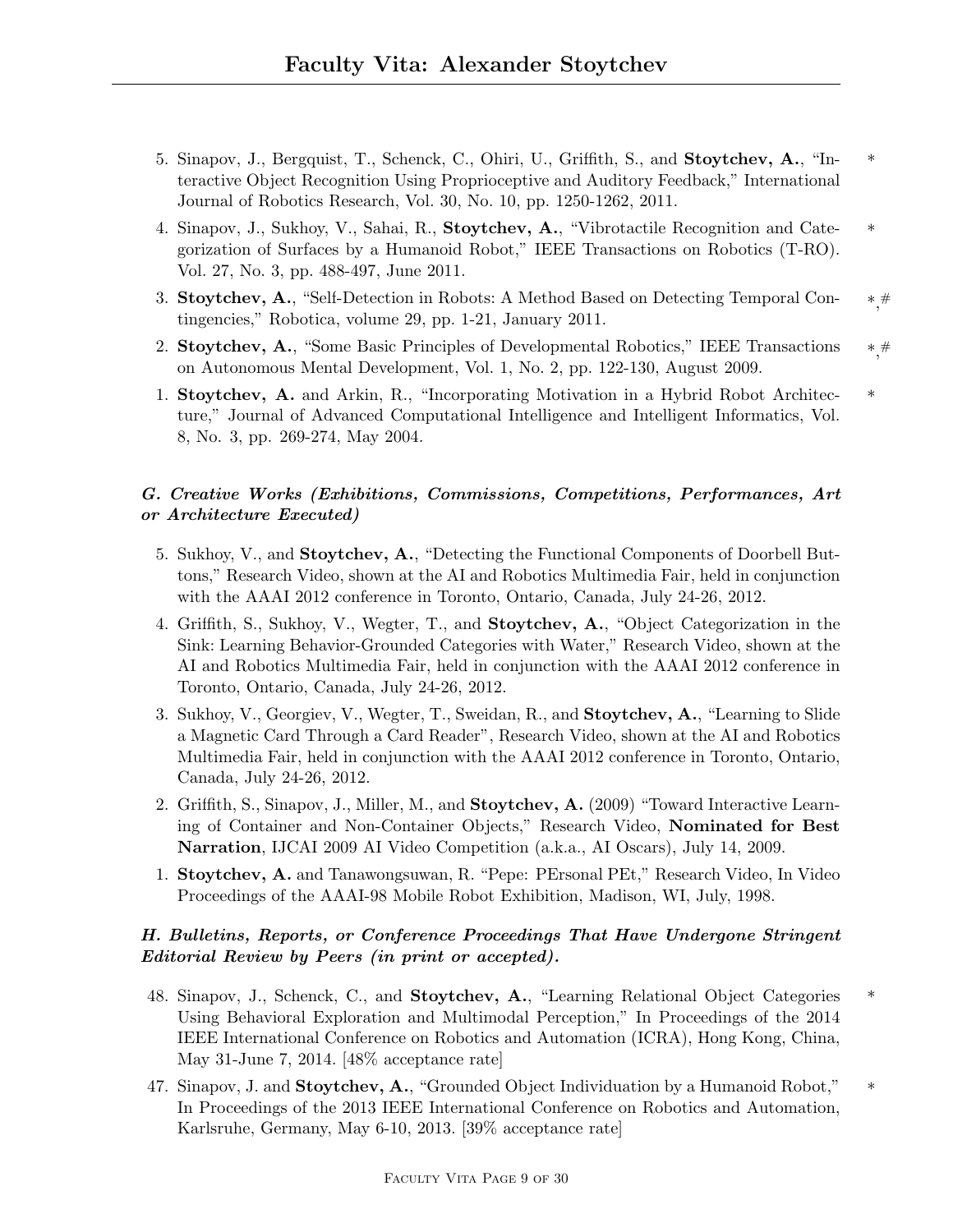- 46. Schenck, C., and Stoytchev, A., "The Object Pairing and Matching Task: Toward Montes- \* sori Tests for Robots," In Proceedings of the Humanoids 2012 Workshop on Developmental Robotics, Osaka, Japan, November 29, 2012.
- 45. Griffith, S., Sukhoy, V., Wegter, T., and **Stoytchev, A.**, "Object Categorization in the \* Sink: Learning BehaviorGrounded Object Categories with Water," In Proceedings of the 2012 ICRA Workshop on Semantic Perception, Mapping and Exploration (SPME), Saint Paul, Minnesota, May 14, 2012.
- 44. Sukhoy, V., Georgiev, V., Wegter, T., Sweidan, R., and Stoytchev, A., "Learning to Slide \* a Magnetic Card Through a Card Reader," In Proceedings of the 2012 IEEE International Conference on Robotics and Automation (ICRA), Saint Paul, Minnesota, May 14-18, pp. 2398-2404, 2012. [40% acceptance rate]
- 43. Griffith, S., Sukhoy, V., and **Stoytchev, A.**, "Using Sequences of Movement Dependency \* Graphs to Form Object Categories," In Proceedings of the 11th IEEE-RAS International Conference on Humanoid Robots (Humanoids), Bled, Slovenia, October 26-28, pp. 715-720, 2011. [acceptance rate: 14.7% oral, 62% overall]
- 42. Stoytchev, A., "Baby Gym For Robots: A New Platform For Testing Developmental  $\ast$ ," Learning Algorithms," In Proceedings of the 2011 AAAI Workshop on Lifelong Learning from Sensorimotor Experience, held at the 25-th National Conference on Artificial Intelligence (AAAI), San Francisco, CA, August 7, 2011.
- 41. Sukhoy, V., Griffith, S., and Stoytchev, A., "Toward Imitating Object Manipulation \* Tasks Using Sequences of Movement Dependency Graphs," In Proceedings of the 2011 RSS Workshop on The State of Imitation Learning: Understanding its Applications and Promoting its Adoption, held at the Robotics: Science and Systems (RSS) Conference, Los Angeles, CA, June 27, 2011.
- 40. Koonce, P., Dutell, V., Farrington, J., Sukhoy, V., and Stoytchev, A., "Toward Learn- $*,$ ing to Solve Insertion Tasks: A Developmental Approach Using Exploratory Behaviors and Proprioception," In Proceedings of the 25-th National Conference on Artificial Intelligence (AAAI), San Francisco, CA, August 7-11, 2011.
- 39. Sinapov, J. and **Stoytchev, A.**, "Object Category Recognition by a Humanoid Robot \* Using Behavior-Grounded Relational Learning," In Proceedings of the 2011 IEEE International Conference on Robotics and Automation (ICRA), Shanghai, China, May 9-13, pp. 184 - 190, 2011. [49% acceptance rate]
- 38. Sukhoy, V. and Stoytchev, A., "Learning to Detect the Functional Components of Door- \* bell Buttons Using Active Exploration and Multimodal Correlation," In Proceedings of the 10-th IEEE International Conference on Humanoid Robots (Humanoids), Nashville, Tennessee, December 6-8, 2010. [acceptance rate: 21.5% oral, 77% overall]
- 37. Sinapov, J. and Stoytchev, A., "The Odd One Out Task: Toward an Intelligence Test for  $*$ Robots," In Proceedings of the 9th IEEE International Conference on Development and Learning (ICDL), Ann Arbor, Michigan, August 18-21, pp. 126-131, 2010. [acceptance rate: 29.6% oral, 66.6% overall] (Best Student Paper Award, ICDL 2010).
- 36. Sukhoy, V., Sinapov, J., Wu, L., and Stoytchev, A., "Learning to Press Doorbell But- \* tons," In Proceedings of the 9-th IEEE International Conference on Development and Learning (ICDL), Ann Arbor, Michigan, August 18-21, pp. 132-139, 2010. [acceptance rate: 29.6% oral, 66.6% overall]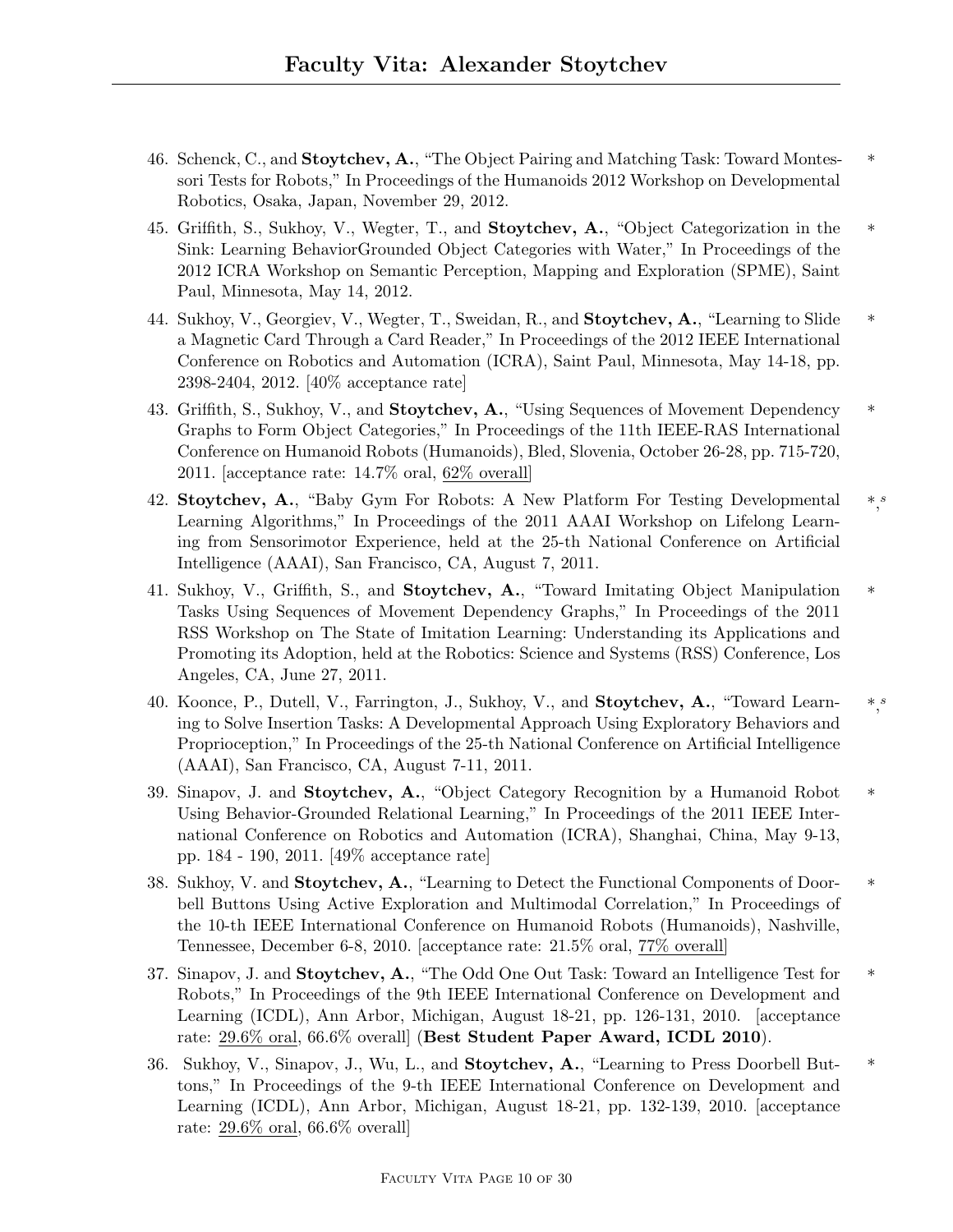- 35. Sinapov, J. and Stoytchev, A., "The Boosting Effect of Exploratory Behaviors," In Pro- \* ceedings of the 24-th AAAI Conference on Artificial Intelligence, Atlanta, Georgia, USA, pp. 1613-1618, July 11-15, 2010. (Nominated for Best Paper Award by a reviewer). [26.9% acceptance rate]
- 34. Wu, L., Sukhoy, V., and Stoytchev, A., "Toward Learning to Press Doorbell Buttons," In Proceedings of the 24-th AAAI Conference on Artificial Intelligence, Atlanta, Georgia, USA, pp. 1965-1966, July 11-15, 2010.
- 33. Griffith, S. and Stoytchev, A., "Interactive Categorization of Containers and Non-Con- $*,$ tainers by Unifying Categorizations Derived From Multiple Exploratory Behaviors," In Proceedings of the 24-th AAAI Conference on Artificial Intelligence, Atlanta, Georgia, USA, pp. 1931-1932, July 11-15, 2010.
- 32. Swanson, M., Johnson, E., Stoytchev, A., "Automated Weld Integrity Analysis Using 3D \* Point Data,", ASME 2010 World Conference on Innovative Virtual Reality (WINVR2010), Ames, Iowa, May 12-14, 2010.
- 31. Griffith, S., Sinapov, J., Sukhoy, V., and **Stoytchev, A.**, "How to Separate Containers \* From Non-Containers? A Behavior-Grounded Approach to Acoustic Object Categorization," In Proceedings of the 2010 IEEE International Conference on Robotics and Automation (ICRA), Anchorage, Alaska, pp. 1852 - 1859, May 3-8, 2010. [41.1% acceptance rate]
- 30. Sukhoy, V., Sahai, R., Sinapov, J., and Stoytchev, A., "Vibrotactile Recognition of Sur- \* face Textures by a Humanoid Robot," In Proceedings of the Humanoids 2009 Workshop on "Tactile Sensing in Humanoids - Tactile Sensors and Beyond," held at the 9-th IEEE-RAS International Conference on Humanoid Robots, Paris, France, pp. 57-60, Dec. 7, 2009.
- 29. Miller, M. and Stoytchev, A., "An Unsupervised Model of Infant Acoustic Speech Segmentation," In Proceedings of the Ninth International Conference on Epigenetic Robotics (EpiRob), Venice, Italy, November 12-14, 2009.
- 28. Bergquist, T., Schenck, C., Ohiri, U., Sinapov, J., Griffith, S., and Stoytchev, A., "Inter- \* active Object Recognition Using Proprioceptive Feedback," In Proceedings of the IROS 2009 Workshop: Semantic Perception for Mobile Manipulation, St. Louis, MO, Oct 15, 2009.
- 27. Sahai, R., Griffith, S., and **Stoytchev, A.**, "Interactive Identification of Writing Instruments and Writable Surfaces by a Robot," In Proceedings of the RSS 2009 Workshop: Mobile Manipulation in Human Environments, Seattle, WA, June 28, 2009.
- 26. Sinapov, J. and Stoytchev, A., "From Acoustic Object Recognition to Object Cate- \* gorization by a Humanoid Robot," In Proceedings of the RSS 2009 Workshop: Mobile Manipulation in Human Environments, Seattle, WA, June 28, 2009.
- 25. Griffith, S., Sinapov, J., Miller, M., and **Stoytchev, A.**, "Toward Interactive Learning of \* Object Categories by a Robot: A Case Study with Container and Non-Container Objects," In Proceedings of the 8th IEEE International Conference on Development and Learning (ICDL), Shanghai, China, June 4-7, 2009.
- 24. Sahai, R., Griffith, S., and **Stoytchev, A.**, "Toward Learning to Write by Identifying  $s$ Writable Surfaces," Poster abstract at the 8th IEEE International Conference on Development and Learning (ICDL), Shanghai, China, June 4-7, 2009.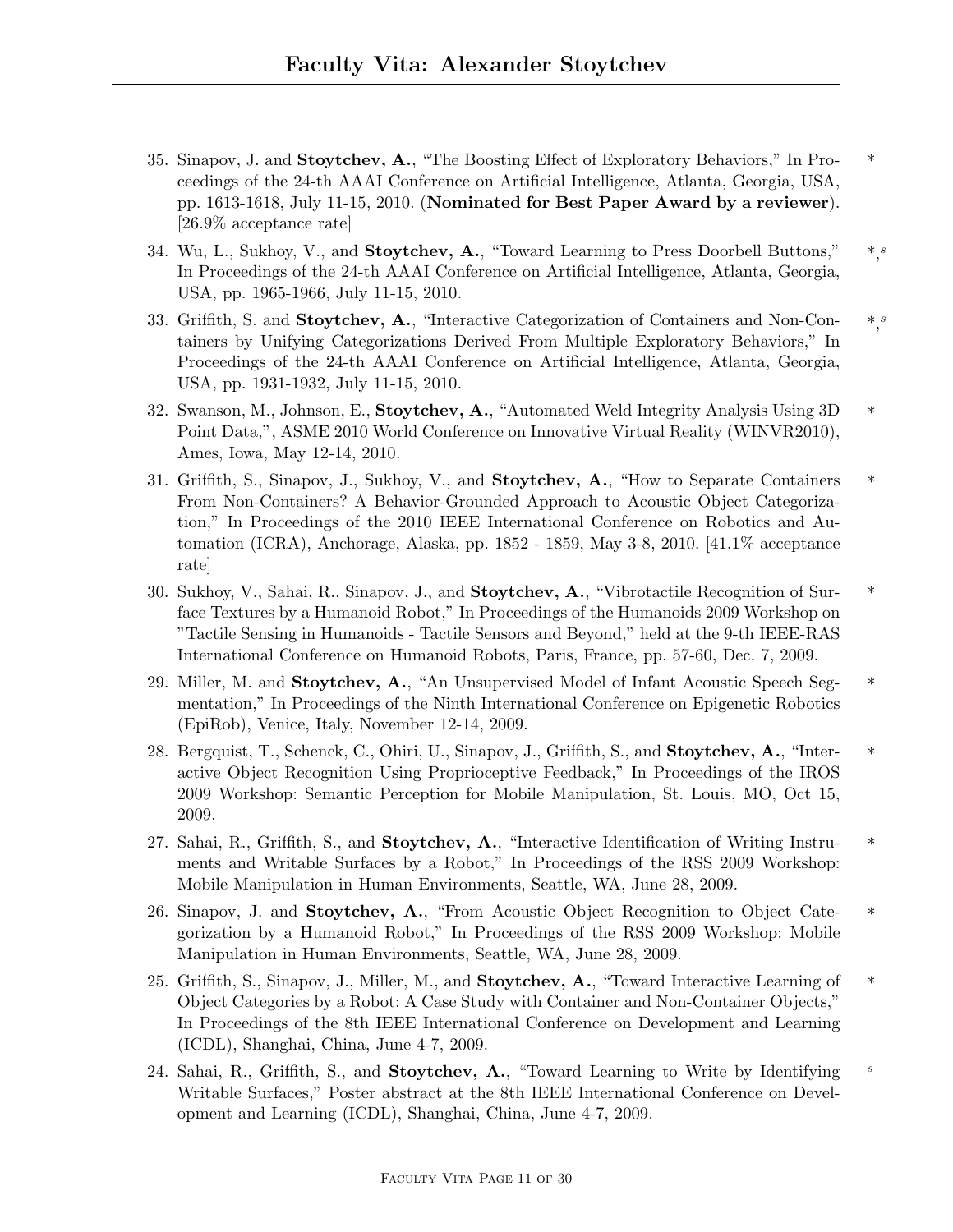- 23. Sinapov, J., Wiemer, M., and Stoytchev, A., "Interactive Learning of the Acoustic Properties of Household Objects," In Proceedings of the IEEE International Conference on Robotics and Automation (ICRA), Kobe, Japan, May 12 - 17, 2009. [43% acceptance rate]
- 22. Glover, J., Russell, B., White, A., Miller, M., and **Stoytchev, A.**, "An Effective and \* Intuitive Control Interface for Remote Robot Teleoperation with Complete Haptic Feedback," In Proceedings of the 2009 Emerging Technologies Conference (ETC), Ames, IA, April 2-3, 2009. [70% acceptance rate]
- 21. Miller, M., Wong, P., and **Stoytchev, A.**, "Unsupervised Segmentation of Audio Speech  $*$ Using the Voting Experts Algorithm," In Proceedings of the Second Conference on Artificial General Intelligence (AGI), Arlington, Virginia, pp. 138-143, March 6-9, 2009.
- 20. Miller, M. and Stoytchev, A., "Unsupervised Audio Speech Segmentation Using the Voting Experts Algorithm," In NIPS 2008 workshop on Speech and Language: Learning-based Methods and Systems. Whistler, British Columbia, Canada, Dec. 12, 2008.
- 19. Sinapov, J. and Stoytchev, A., "Detecting the Functional Similarities Between Tools \* Using an Adaptive Hierarchical Representation of Outcomes," In Proceedings of the 7th IEEE International Conference on Development and Learning (ICDL), Monterey, California, Aug. 9-12, 2008. [acceptance rate: 32.9% oral, 68.4% overall]
- 18. Miller, M. and Stoytchev, A., "Hierarchical Voting Experts: An Unsupervised Algorithm  $*$ for Hierarchical Sequence Segmentation," In Proceedings of the 7th IEEE International Conference on Development and Learning (ICDL), Monterey, California, Aug. 9-12, 2008. [acceptance rate: 32.9% oral, 68.4% overall] (Best Paper Award, ICDL-2008).
- 17. Griffith, S., Sinapov, J. and Stoytchev, A., "Toward Learning to Detect and Use Containers," Poster abstract 7th IEEE International Conference on Development and Learning (ICDL), Monterey, California, Aug. 9-12, 2008.
- 16. Sinapov, J. and Stoytchev, A., "Toward Autonomous Learning of an Ontology of Tool  $\ast s$ Affordances by a Robot," In Proc. of 23rd National Conference on Artificial Intelligence (AAAI), Chicago, IL, July 13-17, 2008.
- 15. Miller, M. and Stoytchev, A., "Hierarchical Voting Experts: An Unsupervised Algorithm  $\ast$ ," for Segmenting Hierarchically Structured Sequences," In Proc. of 23rd National Conference on Artificial Intelligence (AAAI), Chicago, IL, July 13-17, 2008.
- 14. Sinapov, J., Wiemer, M., and Stoytchev, A., "Interactive Learning of the Acoustic Properties of Objects," In Proceedings of the RSS 2008 Workshop - Robot Manipulation: Intelligence in Human Environments, Zurch, Switzerland, June 28, 2008.
- \*, 13. Stoytchev, A., "Toward Video-Guided Robot Behaviors," In Proceedings of the 7th International Conference on Epigenetic Robotics (EpiRob), pp. 165-172, Rutgers University, New Jersey, 2007. [66% acceptance rate]
- 12. Sinapov, J. and Stoytchev, A., "Learning and Generalization of Behavior-Grounded \* Tool Affordances," In Proceedings of the 6th IEEE International Conference on Development and Learning (ICDL), Imperial College, London, 11-13 July, 2007. [acceptance rate: 29% oral, 59% overall]
- $*,$ 11. Sinapov, J. and Stoytchev, A., "Learning Behavior-Grounded Tool Affordances with Generalization Across Different Tools," In Proceedings of the RSS 2007 Manipulation Workshop: Sensing and Adapting to the Real World, Atlanta, GA, June 30, 2007.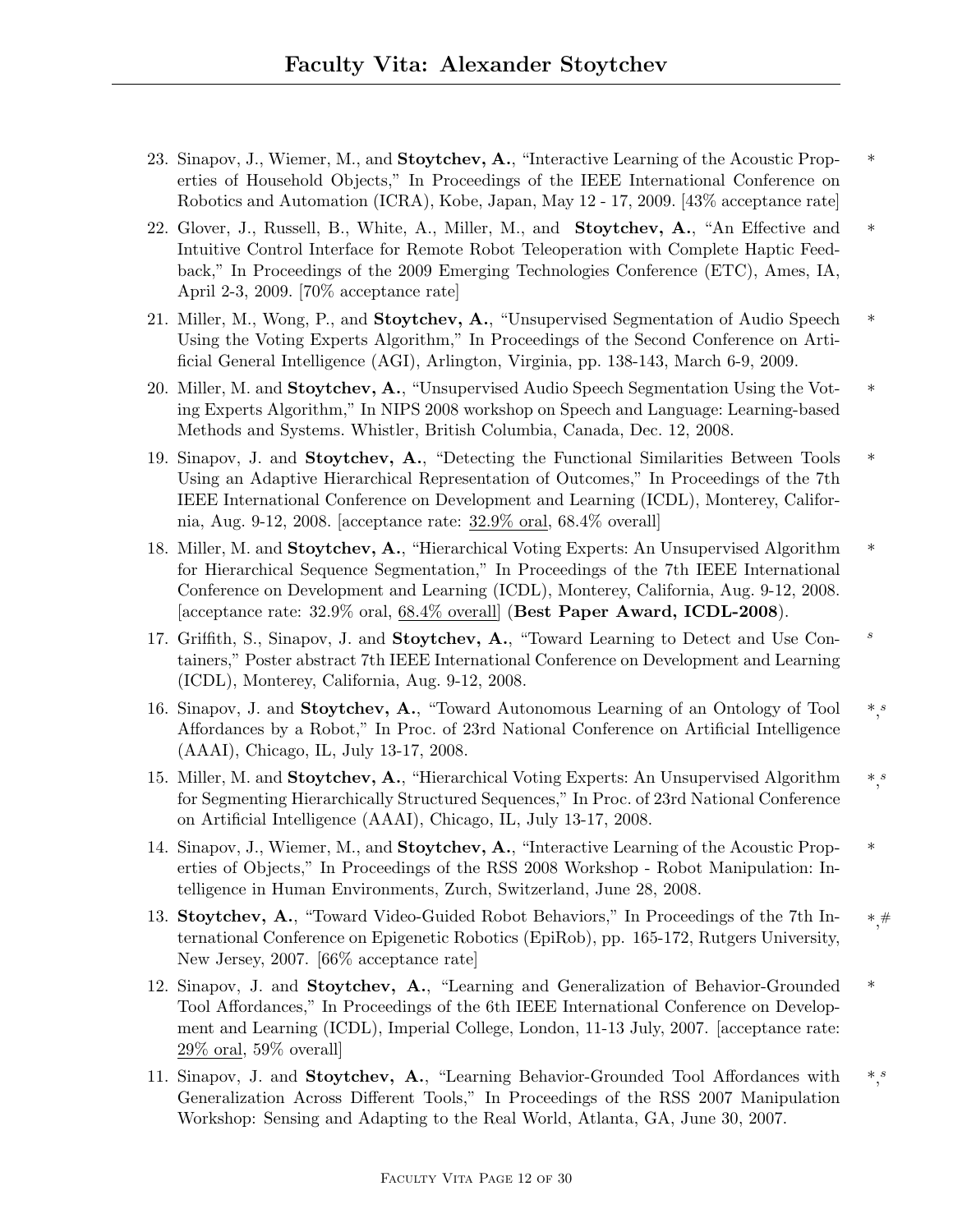- 10. Stoytchev, A., "Five Basic Principles of Developmental Robotics," NIPS 2006 Work-  $*$ # shop on Grounding Perception, Knowledge, and Cognition in Sensori-Motor Experience, Whistler, British Columbia, Canada, December 8, 2006.
- $*,^s$ 9. Stoytchev, A., "Autonomous Learning of Tool Affordances by a Robot," In Proc. of the 20th National Conference on Artificial Intelligence (AAAI), Pittsburgh, PA, July 9-13, 2005.
- \*, 8. Stoytchev, A., "Behavior-Grounded Representation of Tool Affordances," In Proc. of the IEEE International Conference on Robotics and Automation (ICRA), Barcelona, Spain, pp. 3071-3076, April 18-22, 2005. [45.4% acceptance rate] (Outstanding Technical Paper Award, Georgia Tech Student Paper Contest sponsored by SAIC)
- 7. Stoytchev, A., "Toward Learning the Binding Affordances of Objects: A Behavior-  $*,\#$ Grounded Approach," AAAI Spring Symposium on Developmental Robotics, Stanford University, pp. 17-22, Mar 21-23, 2005.
- \*, s 6. Stoytchev, A., "Toward a Behavior-Grounded Representation of Tool Affordances," In Proc. of the Fourth International Workshop on Epigenetic Robotics, Genoa, Italy, Aug. 25-27, 2004.
- \*, s 5. Stoytchev, A., "Development and Extension of the Robot Body Schema," In Proceedings of the Third International Workshop on Epigenetic Robotics, Boston, MA, Aug. 4-5, 2003.
- 4. Martinson, E., Stoytchev, A., Arkin, R. "Robot Behavioral Selection Using Q-learning," \* In Proceedings of the IEEE/RSJ International Conference on Intelligent Robots and Systems (IROS), EPFL, Switzerland, Sep. 30 - Oct. 4, 2002.
- 3. Stoytchev, A. and Arkin, R., "Combining Deliberation, Reactivity and Motivation in \* the Context of a Behavior-Based Robot Architecture," In Proc. of the IEEE International Symposium on Computational Intelligence in Robotics and Automation (CIRA), Banff, Alberta, Canada, July 29-August 1, 2001.
- 2. Diaz, J., Stoytchev, A., and Arkin, R., "Exploring Unknown Structured Environments," In Proceedings of FLAIRS, Key West, Florida, May 2001.
- 1. Wu, J., Rankov, V., and Stoichev, A., "Parallel Computations on LAN-connected Work- \* stations," IASTED Eighth International Conference on Parallel and Distributed Computing and Systems, Chicago, IL, Oct. 1996.

# I. Bulletins, Reports, or Conference Proceedings That Have Not Undergone Stringent Editorial Review by Peers (in print or accepted).

## Technical Reports

- 5. Stoytchev, A., "Developmental Robotics: Black Art or a Discipline Guided by Principles?", Dialog Column, AMD Newsletter–The newsletter of the Autonomous Mental Development Technical Committee, Vol 6, No 2, pp. 5-6, October 2009.
- 4. Stoytchev, A. "Computational Model for an Extendable Robot Body Schema," College # of Computing Technical Report GIT-CC-03-44, October, 2003.
- 3. Martinson, E., Stoytchev, A. and Arkin, R. "Robot Behavioral Selection Using Qlearning," College of Computing Technical Report GIT-CC-01-19, 2001.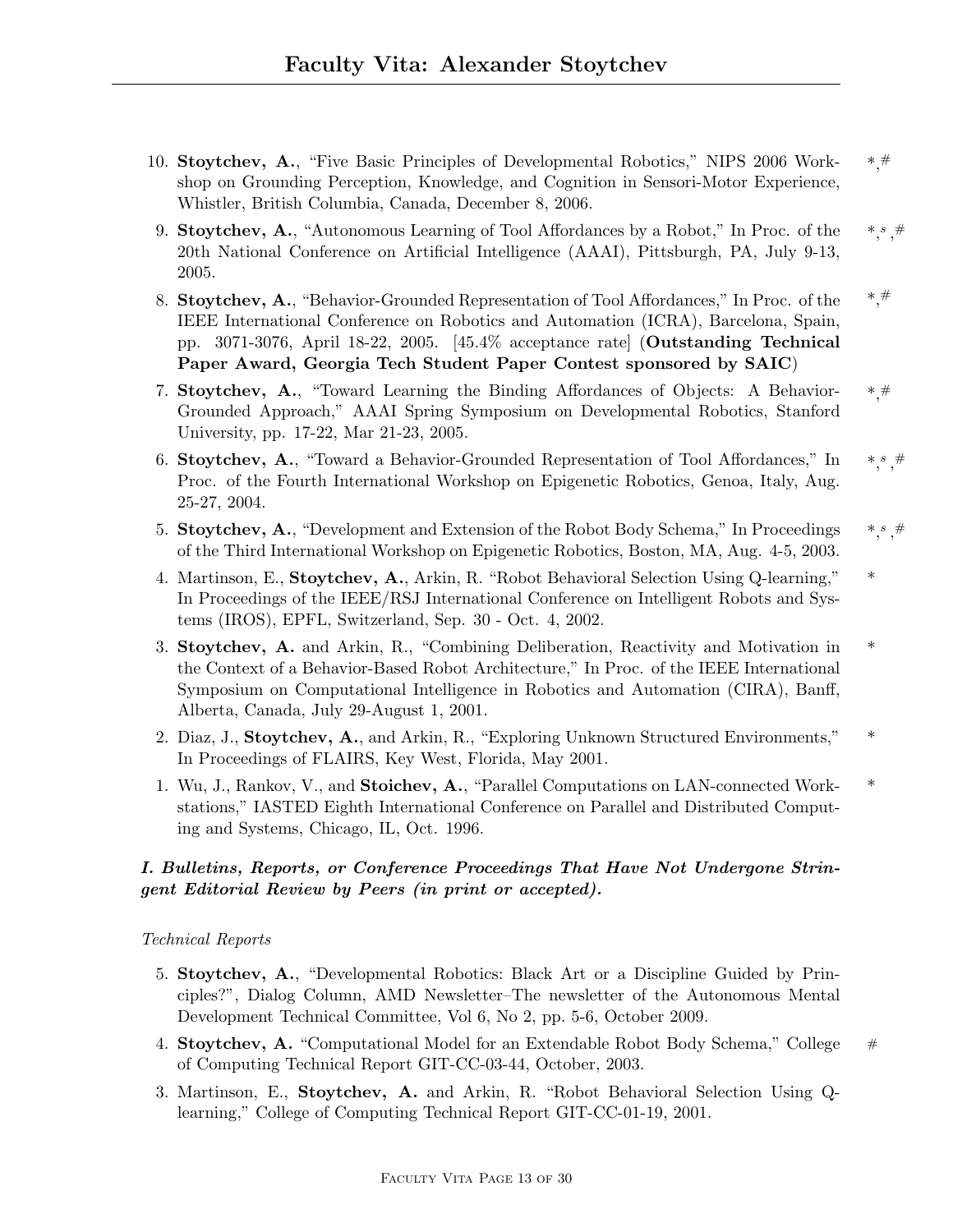- 2. Endo, Y., MacKenzie, D., Stoytchev, A., Haliburton, W., Ali, K., Balch, T., Cameron, J., and Chen, Z. "User Manual for MissionLab version 4.0," August 2000.
- 1. Tanawongsuwan, R., Stoytchev, A., and Essa, I., "Robust Tracking of People by a Mobile Robotic Agent," GVU Center Technical Report GIT-GVU-99-19, February 25, 1999.

#### J. Abstracts (in print or accepted) and Technical Presentations

#### Technology Demonstrations

- 44. Short research presentation for the new Dean of Engineering during her first visit to the Dept. of Electrical and Computer Engineering. Developmental Robotics Lab (May 3, 2013)
- 43. Research presentation for the wife of the incoming ISU president during her first visit to the College of Engineering. Howe Hall Atrium (Dec. 13, 2011)
- 42. Robotics demos for a High-Profile Donor for the ECpE Department, Developmental Robotics Lab (Oct. 10, 2011)
- 41. Robotics demo for a visitor from Meidh, Co. Developmental Robotics Lab (Oct. 5, 2011)
- 40. Robotics demo for a visitor from the Neuroscience Department at the University of Minnesota. Developmental Robotics Lab (Sep. 26, 2011)
- 39. Robotics demo for an invited speaker form the University of Pittsburgh, Department of Neurobiology. Developmental Robotics Lab (Sep. 21, 2011)
- 38. Robotics demo for a representative from Lockheed Martin. Developmental Robotics Lab (Aug. 11, 2011)
- 37. ISEK (Iowa State Engineering Kids) Summer Robotics Camp for Kids (ages 8-10). Robotics demonstration, Developmental Robotics Lab (Jun. 16, 2011)
- 36. VEISHEA 2011, Robotics demonstration, Developmental Robotics Lab, ISU (Apr. 16, 2011)
- 35. Technology demonstration for visitors from BMW and John Deere. VRAC Haptics Lab (Mar. 8, 2011)
- 34. Robotics demo for a visitor from the Intelligence Lab at Fort Huachuca, AZ. Developmental Robotics Lab (Mar. 4, 2011)
- 33. Robotics demo for company representatives from Nova-Tech Engineering, Developmental Robotics Lab (Feb. 7, 2011)
- 32. Robotics demos for a High-Profile College Donor, Developmental Robotics Lab (Oct. 22, 2010)
- 31. Technology demonstration for Boeing Executives (Oct. 20, 2010)
- 30. ECpE Scholar's Fair, Robotics demo, Developmental Robotics Lab, ISU (Sep. 9, 2010)
- 29. VEISHEA 2010, Robotics demonstration, Developmental Robotics Lab, ISU (April 17, 2010)
- 28. ECpE Friday Activity at Noon (FAN) Demos, Developmental Robotics Lab, ISU (April 16, 2010)
- 27. Open Lab Night, Robotics demos, Department of Electrical and Computer Engineering, ISU, (November 5, 2009)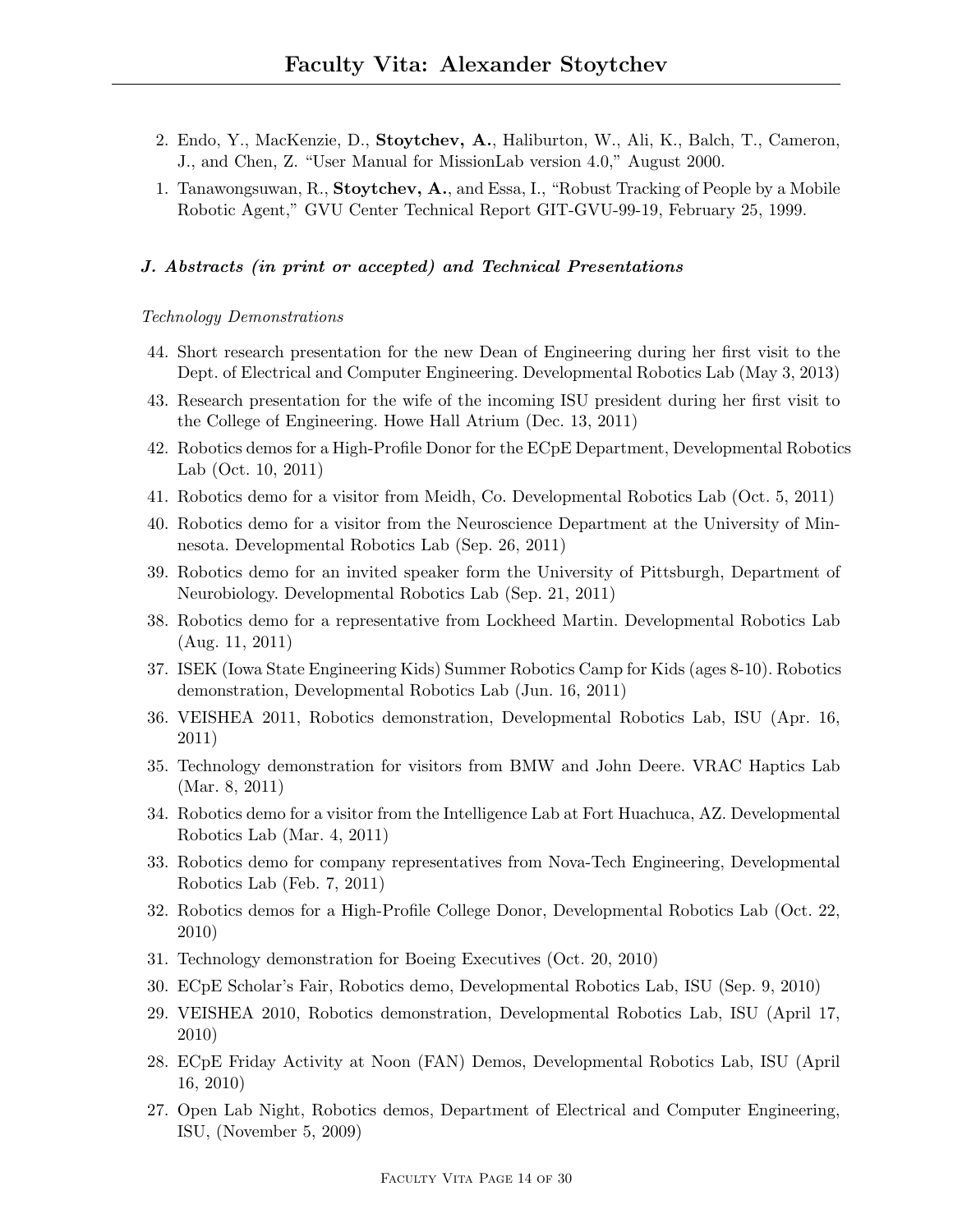- 26. The Engineering Ambassador and Mentor (TEAM) Program, Robot demos, Developmental Robotics Lab, ISU (November 5, 2009)
- 25. Technology demonstration at ISU-Deere Day 2009 (Oct. 26, 2009)
- 24. ECpE Distinguished Lecture visitor, Robotics demo, Developmental Robotics Lab, ISU (Sep. 21, 2009)
- 23. ECpE Scholar's Fair, Robotics demo, Developmental Robotics Lab, ISU (∼ 250 visitors) (Sep. 10, 2009)
- 22. Tool Tracking demonstration for John Deere Mangers, John Deere Des Moines Works, Ankeny, IA (June 24, 2009)
- 21. Science Channel, Interview and Robot Demos for the TV Show "Brink", Season 2, Episode 20 (aired on July 13, 2009, recorded on June 19, 2009)
- 20. RDECOM visitors, Robotics demonstration, Developmental Robotics Lab, ISU (June 17, 2009)
- 19. ISEK (Iowa State Engineering Kids) summer camp, Robotics demonstration, Developmental Robotics Lab, ISU (June 12, 2009)
- 18. Tool Tracking demonstration, John Deere Des Moines Works, Ankeny, IA (June 11, 2009)
- 17. VEISHEA 2009, Robotics demonstration, Developmental Robotics Lab, ISU (April 18, 2009)
- 16. 4-H Central Area Tech Team, Robotics Demo, Developmental Robotics Lab, ISU (April 4, 2009)
- 15. ETC Conference Demos, Robotics Demo, Developmental Robotics Lab, ISU (April 2-3, 2009)
- 14. Technology demonstration at ISU-Deere Day 2008 (Nov 13, 2008)
- 13. Ribbon Cutting Ceremony at the Electrical and Computer Engineering building dedication, Iowa State University. The ceremonial red ribbon was cut by the upper-torso humanoid robot built by the Developmental Robotics Laboratory. (Oct. 2, 2008)
- 12. Rockwell Collins and Japanese visitors, Robot Demos, VRAC (Sep. 10, 2008)
- 11. ECpE Scholar's Fair, Robotics demo, Iowa State University (Sep. 9, 2008)
- 10. Robotics demonstration for RAGBRAI 2008, Iowa State Campus (July 22, 2008)
- 9. Sauer-Danfoss Board of Directors campus visit, Robot Demos, VRAC (June 12, 2008)
- 8. Demonstration of the Barrett WAM robot, ISU Robotics club,(April, 2008)
- 7. Robotics demonstration for VEISHEA 2008, Iowa State Campus (April 12, 2008)
- 6. Robotics demonstration for the HCI Forum, Howe Hall, Iowa State Campus (April 3, 2008)
- 5. Technology demonstration at ISU-Deere Day 2007 (Oct 23, 2007)
- 4. Technology demonstration at ISU-Deere Day 2006 (Oct 26, 2006)
- 3. DARPA MARS-2020 program demo, Fort Benning, Georgia. Demonstrated communication maintaining and communication recovering behaviors for a team of mobile robots connected via a wireless network. Autonomous robot navigation using GPS & map data. (Dec. 1, 2004)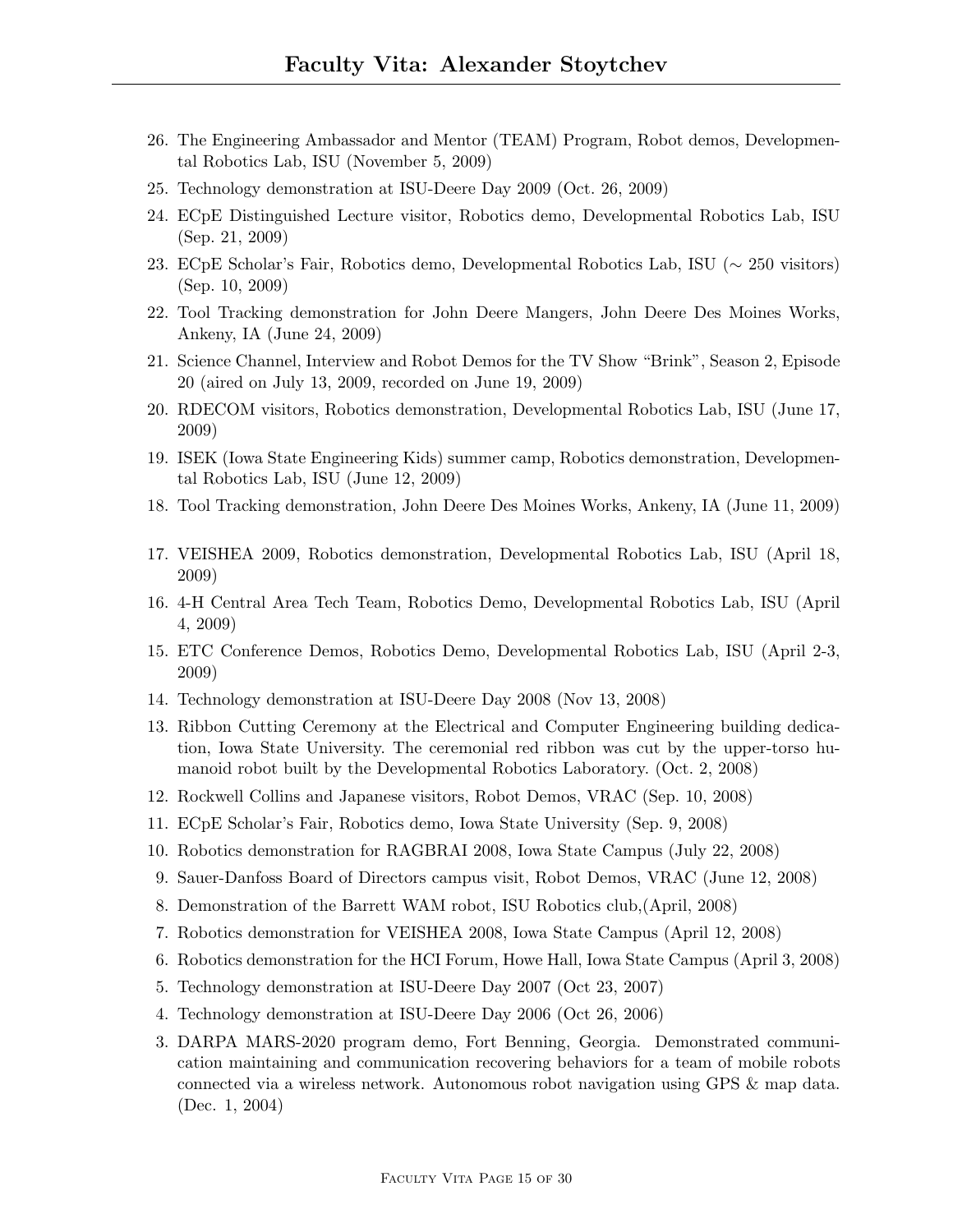- 2. DARPA Tactical Mobile Robots (TMR) program demo, Rockville, Maryland. Demonstrated autonomous robot behaviors for building exploration in search of biohazards. (Sep. 28, 2000)
- 1. AAAI-98 Robot Exhibition. Demonstration of the Personal Pet (PePe) project, 15-th AAAI National Conference on Artificial Intelligence, Madison, Wisconsin. (Jul. 1998)

## K. Book and Paper Reviews (in print or accepted)

 $N/A$ 

### L. Patents, Disclosures and Technology Transfer Activities

• "Method and System for Manufacturing an Article Using Portable Hand-Held Tools." Meyer, T., Hilby, M., Meyers, M., Stoytchev, A., Winer, E., Sinapov, J., Martinez, M., Miller, M., and Wong, P., Application Number: US 12/022,230. Filed on Jan. 30, 2008 (pending).

### M. Consulting Activities

• Expert reviewer for the EU ROBOSKIN project over a three-year period (2010-2012). Details are listed above in the Grant Review Panels section.

### N. Other

### Ph.D. Dissertations Supervised

1. Sinapov, J. "Behavior-grounded multi-sensory object perception and exploration by a humanoid robot," Ph.D. Dissertation, Department of Computer Science & Human-Computer Interaction Program, Iowa State University, Ames, IA, December 2013.

### M.S. Theses Supervised

- 3. Schenck, C., "Intelligence tests for robots: Solving perceptual reasoning tasks with a humanoid robot," M.S. Thesis, Department of Computer Science & Human-Computer Interaction Program, Iowa State University, Ames, IA, July 2013.
- 2. Griffith, S., "Separating containers from non-containers: A framework for learning behaviorgrounded object categories," M.S. Thesis, Department of Electrical and Computer Engineering & Human-Computer Interaction Program, Iowa State University, Ames, IA, July 2011. [Runner up at the local ISU competition for the Midwestern Association of Graduate Schools (MAGS) Distinguished Thesis Award.]
- 1. Miller, M. "Unsupervised segmentation of audio speech using the Voting Experts algorithm," M.S. Thesis, Department of Computer Science, Iowa State University, Ames, IA, July 2009.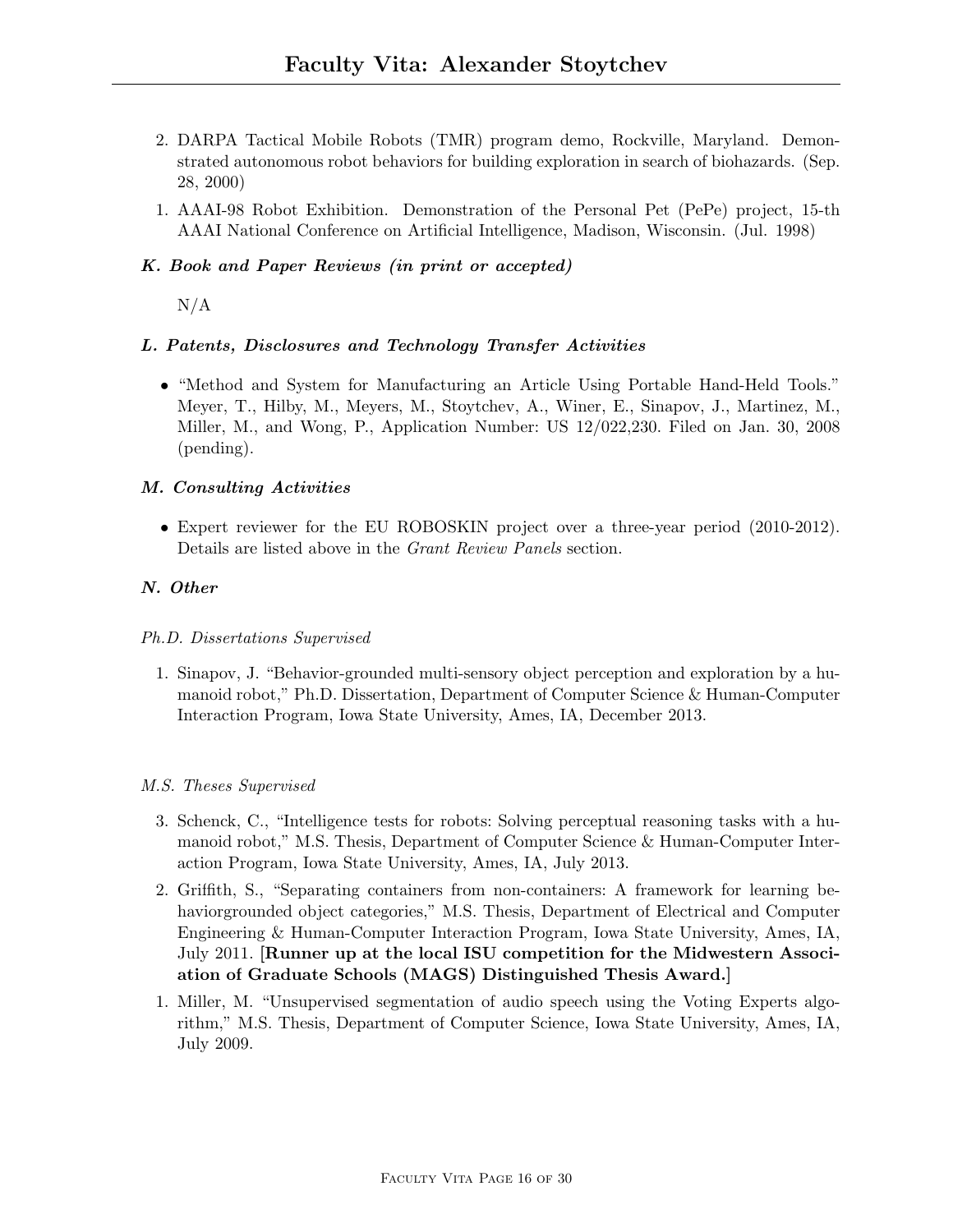### Media Coverage

- 16. Quoted in "Curious Robots Will Teach Us About Ourselves," by Stephanie Pappas, Neo.life, published online on April 27, 2017.
- 15. "Developments aim to mimic child growth: ISU assistant professor's efforts lead to innovative approach to evolve robots," (lead story) by Rachel Trampel, Iowa State Daily, Volume 204, number 12, p. 1, September 9, 2009.
- 14. "Iowa State robot available for ribbon cuttings, birthday parties, uprisings," by Tim Stevens, Engadget ( http://www.engadget.com/ ), on-line article, posted July 27, 2009.
- 13. "Iowa State University's Humanoid Robot," Plastic Pals, on-line article, ( http://www.plasticpals.com/?p=9523 ), posted on July 25, 2009.
- 12. Science Channel, Interview and robot demos for the TV Show "Brink," lead story; Season 2, Episode 20, first aired on July 13, 2009.
- 11. "New ECpE Facilities Dedicated," Innovate: A Technology Update from the Iowa State University College of Engineering, p. 31, Spring 2009.
- 10. "Engineers Explore the Biomimetic World in Quest for 'Killer Apps'," by Mary Jo Glanville, Innovate: A Technology Update from the Iowa State University College of Engineering, p. 27-29, Spring 2009.
- 9. "Can Robots Be Programmed to Learn from Their Own Experiences? Researchers program robots to see if they can learn a very human trait: common sense," by Julian Smith, Scientific American, web edition, March 23, 2009.
- 8. "Can Robots Be Programmed to Learn from Their Own Experiences?" by Julian Smith, Reprinted from Scientific American by ACM TechNews, March 30, 2009.
- 7. "Two Minutes With An Engineer Developing Smarter Robots," by Mike Krapfl, Posted on the main Iowa State University web page, Feb. 9, 2009.
- 6. "A (very near) future with robots," by Mike Krapfl, Inside Iowa State, Volume XVIII, number 13, p. 3, January 30, 2009.
- 5. "That's Dedication," by Erin Rosacker, Inside Iowa State, Volume XVIII, number 7, p. 1, October 10, 2008.
- 4. "Coover Addition Gets Robotic Dedication," by Laura Kingery, Iowa State Daily, Volume 203, Number 29, p.3, October 3, 2008.
- 3. "The AAAI-98 Mobile Robot Exhibition," by Karen Haigh and Tucker Balch, AI Magazine, Volume 21, Number 1, pp. 67-72, Spring 2000.
- 2. The Personal Pet Project: Interviews and robot demonstrations. Fox 5 TV News (Atlanta), November 22, 1998.
- 1. "And Now, R2D2 for You, Too" by Peter H. Lewis, The New York Times, August 6, 1998.

#### O. Publications and Creative Works Submitted but Not Accepted:

 $N/A$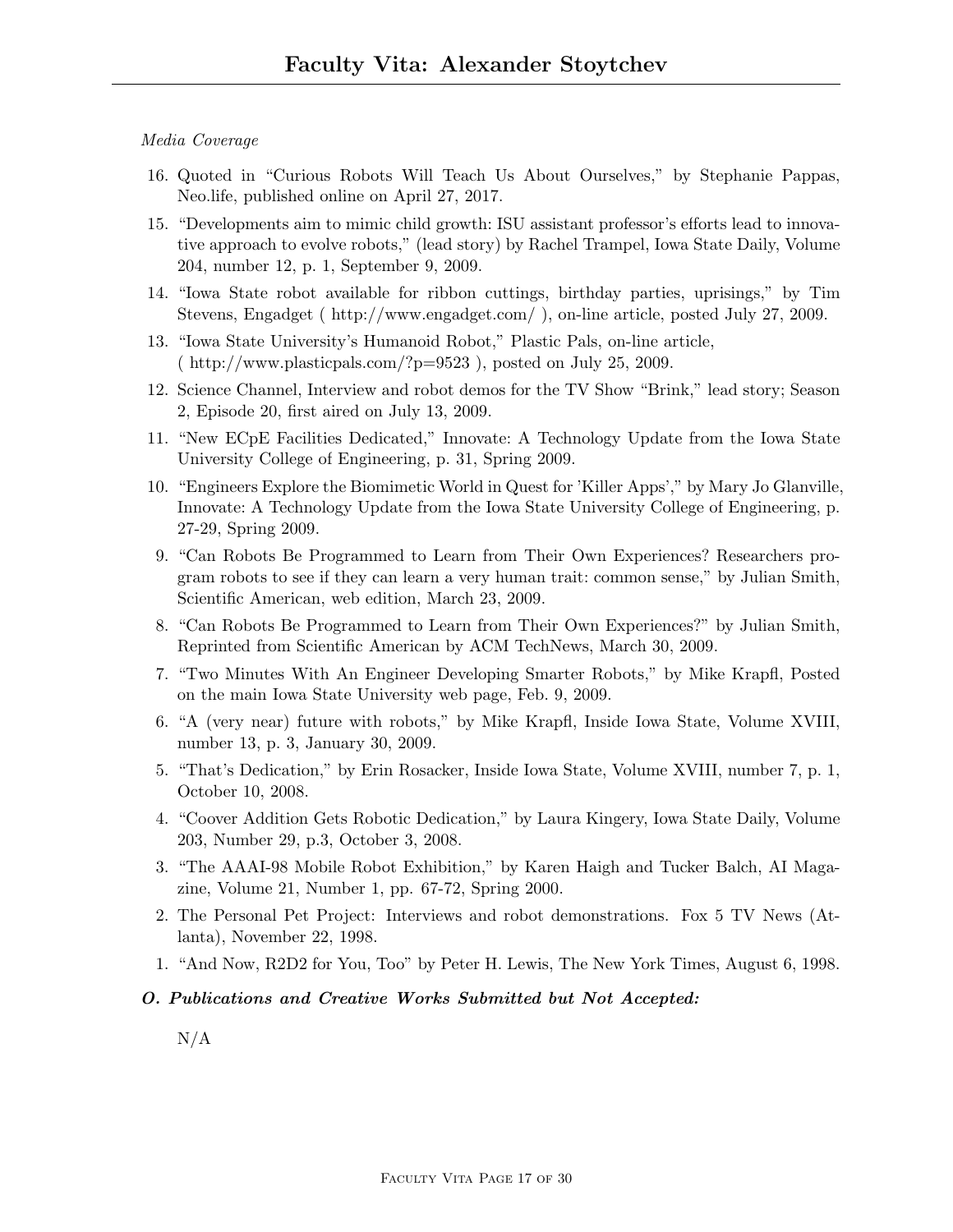# III. Instruction and Supervision

# A. Instruction for ISU

Associate Professor, Department of Electrical and Computer Engineering & Faculty Affiliate, Human Computer Interaction Program, Iowa State University

| Fall 2017   | CprE 281: Digital Logic                     | 301 students   |
|-------------|---------------------------------------------|----------------|
| Spring 2017 | HCI/CprE/ComS 575: Computational Perception | 19 students    |
| Fall 2016   | CprE 281: Digital Logic                     | $260$ students |
| Spring 2016 | HCI/CprE/ComS 575: Computational Perception | 25 students    |
| Fall 2015   | CprE 281: Digital Logic                     | 252 students   |
| Spring 2015 | HCI/CprE/ComS 575: Computational Perception | 13 students    |
| Fall 2014   | CprE 281: Digital Logic                     | 198 students   |

Assistant Professor, Department of Electrical and Computer Engineering & Faculty Affiliate, Human Computer Interaction Program, Iowa State University

| Spring 2014      | CprE 281: Digital Logic                        | 87 students  |
|------------------|------------------------------------------------|--------------|
| Fall 2013        | CprE 281: Digital Logic                        | 129 students |
| Spring 2013      | HCI/CprE/ComS 575: Computational Perception    | 27 students  |
| Fall 2012        | $CprE$ 185: Intro to Problem Solving (Using C) | 92 students  |
| Spring 2012      | HCI/CprE/ComS 575: Computational Perception    | 24 students  |
| Fall 2011        | $CprE$ 185: Intro to Problem Solving (Using C) | 125 students |
| Spring 2011      | HCI/CprE 585X: Developmental Robotics          | 32 students  |
| Fall 2010        | $CprE$ 185: Intro to Problem Solving (Using C) | 93 students  |
| Spring 2010      | HCI/CprE/ComS 575: Computational Perception    | 31 students  |
| Fall 2009        | $CprE$ 185: Intro to Problem Solving (Using C) | 86 students  |
| Spring 2009      | HCI/ComS 575X: Computational Perception        | 42 students  |
| <b>Fall 2008</b> | $CprE$ 185: Intro to Problem Solving (Using C) | 113 students |
| Spring 2008      | HCI/ComS 575X: Computational Perception        | 32 students  |

All courses were 3 credits each (except CprE 281, which was 4 credits). I had one or more TAs for all classes. CprE 185 and CprE 281 had several lab sections that were taught by my TAs. The graduate classes also had distance-ed sections.

Adjunct Assistant Professor, Department of Computer Science, Iowa State University

| Fall 2007   | ComS 401: Projects in Computing         | 17 students  |
|-------------|-----------------------------------------|--------------|
| Fall 2007   | ComS 207: Programming I (in Java)       | 120 students |
| Spring 2007 | ComS/HCI 575X: Computational Perception | 35 students  |
| Fall 2006   | ComS 401: Projects in Computing         | 12 students  |
| Fall 2006   | ComS 207: Programming I (in Java)       | 116 students |
| Spring 2006 | ComS/HCI 575X: Computational Perception | 42 students  |
| Spring 2006 | ComS 207: Programming I (in Java)       | 130 students |
| Fall 2005   | ComS 610as: Developmental Robotics      | 23 students  |

All courses were 3 credits each. None of them had labs, but ComS 207 had several recitation sessions taught by my TAs. I had one or more TAs for all classes except ComS 610.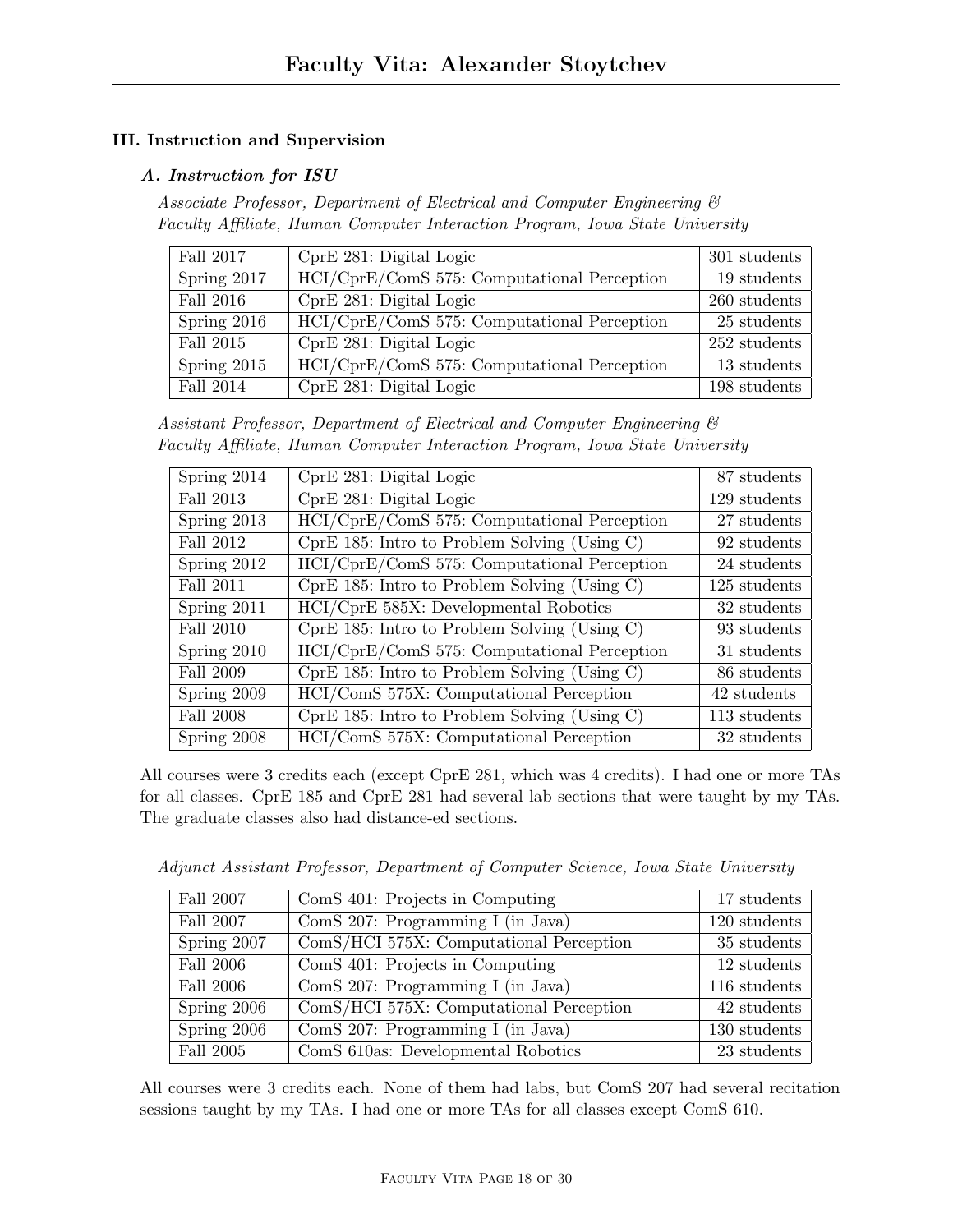## B. Non-ISU Instruction (including Short Courses, Workshops, Training)

Graduate Teaching Assistant, Georgia Institute of Technology, Atlanta, GA (grading, guest lectures, homework and project specification)

| Spring 2003   | $CS$ 7612 AI planning                             | 20 students   |
|---------------|---------------------------------------------------|---------------|
| Fall 2002     | CS 8803 Computability, Algorithms, and Complexity | 72 students   |
| Summer $2002$ | CS 4750 Human Computer Interaction                | 45 students   |
| Spring 2002   | CS 4630 Robotics and Vision                       | 17 students   |
| Fall 2001     | CS 7495 Computer Vision                           | 45 students   |
| Spring 1999   | CS 6362 Applications of Artificial Intelligence   | 25 students   |
| Winter 1999   | CS 7323 Autonomous Robotics                       | $25$ students |

Teacher of Informatics, "St. Cl. Ochridsky" High School, Blagoevgrad, Bulgaria (I taught these classes at a local high school while I was a senior in college)

| Spring 1997 | Introduction to Computer Programming in C | 8 students  |
|-------------|-------------------------------------------|-------------|
| Spring 1997 | Introduction to Personal Computers        | 25 students |
| Fall 1996   | Introduction to Computer Programming in C | 8 students  |
| Fall 1996   | Introduction to Personal Computers        | 25 students |

Undergraduate Teaching Assistant, American University in Bulgaria (homework grading, writing and testing sample programs)

- COS 220 Intro to Computer Science
- COS 301 Fundamentals of Programming Languages
- COS 401 Compiler Theory
- COS 470 Artificial Intelligence
- COS 497 Algorithms

## C. Curricular Development Activity

So far I have developed 6 courses at ISU (4 undergraduate and 2 graduate). The semesters in which they were taught for the first time are shown in brackets. Revisions were made in subsequent semesters as needed. The Developmental Robotics class in Spring 2011 was significantly revised form the 2005 version, which is why it is listed twice.

- CprE 281: Intro to Problem Solving (Using C) (Fall 2013)
- HCI/CprE 585X: Developmental Robotics (Spring 2011)
- CprE 185: Intro to Problem Solving (Using C) (Fall 2008)
- ComS 401: Projects in Computing (Fall 2006)
- ComS 207: Programming I (in Java) (Spring 2006)
- ComS/HCI 575X: Computational Perception (Spring 2006)
- ComS 610as: Developmental Robotics (Fall 2005)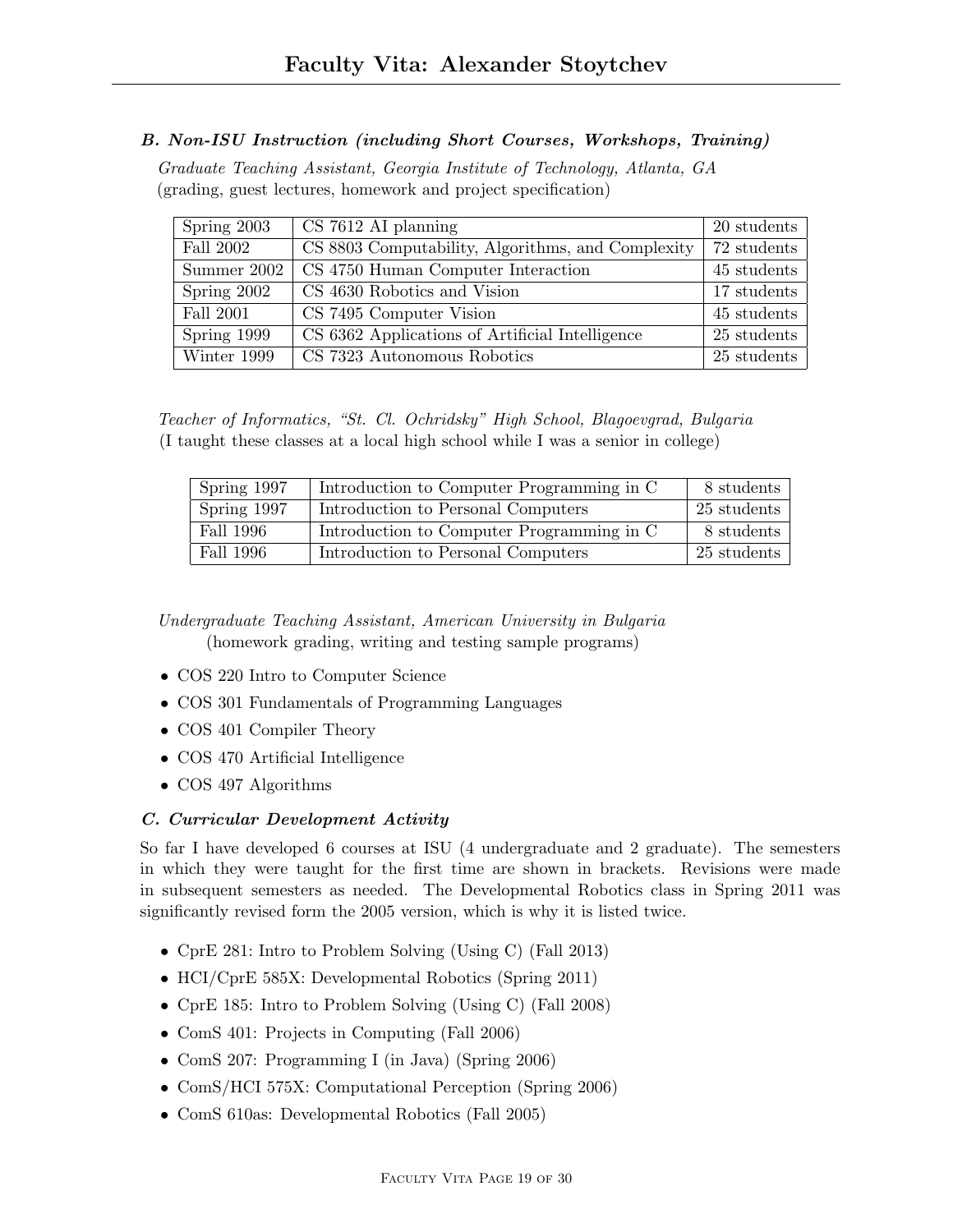# D. Supervision of Graduate Student Research for Which Candidate is Primary Advisor or Co-Advisor

Current Students:

1. Vladimir Sukhoy, Computer Engineering & Human Comp. Interaction, Ph.D. (Fall 2009-)

## Former Students:

4. Jivko Sinapov, Ph.D. in Computer Science and HCI (Fall 2005-Fall 2013). Thesis Title: "Behavior-grounded multi-sensory object perception and exploration by a humanoid robot," Department of Computer Science & Human-Computer Interaction Program, Iowa State University, Ames, IA, December 2013. Best Student Paper Award Winner, 2010 IEEE International Conference on Development and Learning (ICDL).

Recipient of the Teaching Excellence Award, Graduate Program in Human Computer Interaction, Iowa State University, Spring 2013.

Jivko continued his education as a postdoc in robotics at the University of Texas at Austin. He is currently an Assistant Professor in Computer Science at Tufts University.

- 3. Connor Schenck, M.S. in Computer Science and HCI (Fall 2011-Summer 2013). Recipient of the NSF Graduate Research Fellowship (2012-2015). Recipient of the Barry M. Goldwater Scholarship (2010-2011). Thesis Title: "Intelligence tests for robots: Solving perceptual reasoning tasks with a humanoid robot," Department of Computer Science & Human-Computer Interaction Program, Iowa State University, Ames, IA, July 2013. Connor continued his graduate studies at the University of Washington, Seattle.
- 2. Shane Griffith, M.S. in Computer Engineering and HCI (Fall 2008-Summer 2011) Recipient of the NSF Graduate Research Fellowship. Thesis Title: "Separating containers from non-containers: A framework for learning behaviorgrounded object categories," Department of Electrical and Computer Engineering & Human-Computer Interaction Program, Iowa State University, Ames, IA, July 2011. [Runner up at the local ISU competition for the Midwestern Association of Graduate Schools (MAGS) Distinguished Thesis Award.] Shane continued his graduate studies at Georgia Tech.
- 1. Matt Miller, M.S. in Computer Science, (Fall 2007-Summer 2009) Thesis Title: "Unsupervised segmentation of audio speech using the Voting Experts algorithm," Department of Computer Science, Iowa State University, Ames, IA, July 2009. Best Paper Award Winner, 2008 IEEE International Conference on Development and Learning (ICDL).

Matt continued his graduate studies at the MIT Media Lab.

## E. Service on Thesis Committees Other than Own Advisees

## Member of Thesis Defense Committee (Defense Date)

- 8. Benjamin Williams, Computer Engineering, M.S. (June 26, 2017)
- 7. Alex Whigham, Human Computer Interaction, Capstone Project (April 5, 2016)
- 6. Adam Faeth, Computer Eng. & Human Computer Interaction, Ph.D. (June 21, 2012)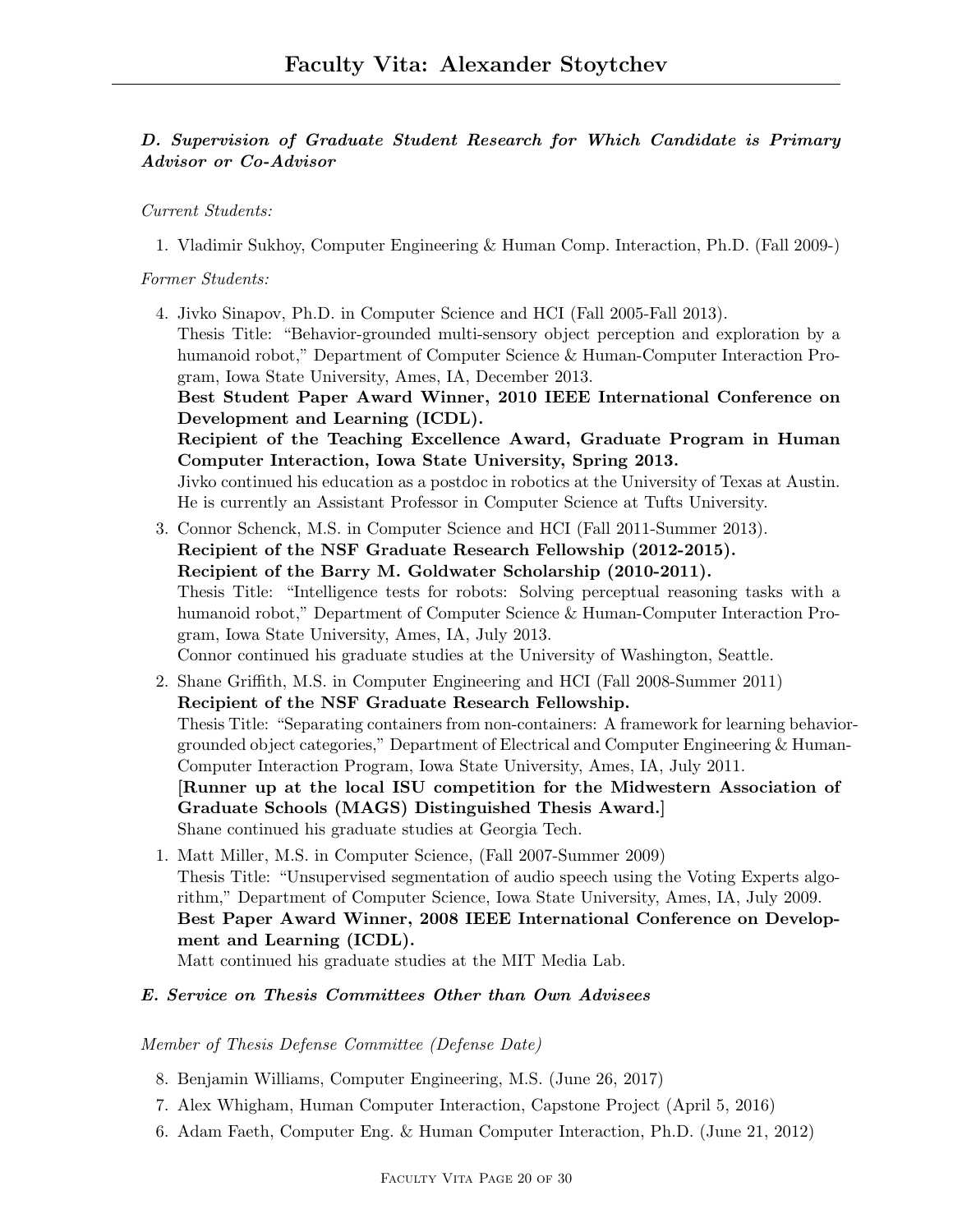- 5. Yi Wang, Computer Science, Ph.D. (April 12, 2012)
- 4. Vladimir Sukhoy, Mathematics, M.S. (July 12, 2011)
- 3. Ming Jia, Computer Engineering & Human Computer Interaction, Ph.D. (April 18, 2011)
- 2. Adwait Gupte, Electrical and Computer Engineering, M.S. (March 31, 2011)
- 1. Sateesh Kodavali, Human Computer Interaction & Computer Science, M.S. (Fall, 2010)

#### Member of Thesis Proposal Committee (Prelim Date)

- 4. Yi Wang, Computer Science, Ph.D. (May 13, 2011)
- 3. Adam Faeth, Computer Eng. & Human Computer Interaction, Ph.D. (May 17, 2010)
- 2. Ming Jia, Computer Engineering & Human Computer Interaction, Ph.D. (Jan 12, 2010)
- 1. Tyler Streeter, Mechanical Eng. & Human Computer Interaction, Ph.D. (June 11, 2009)

#### Member of Program of Study Committees

- 11. Xiaoqian Mu, Computer Science, Ph.D.
- 10. Benjamin Williams, Computer Engineering, M.S.
- 9. Uriah Tobey, Computer Science, Ph.D.
- 8. Taylor Bergquist, Computer Science, M.S.
- 7. Adwait Gupte, Electrical and Computer Engineering, M.S.
- 6. Adam Faeth, Computer Engineering & Human Computer Interaction, Ph.D.
- 5. Yi Wang, Computer Science, Ph.D.
- 4. Ming Jia, Computer Engineering & Human Computer Interaction, Ph.D.
- 3. Sateesh Kodavali, Human Computer Interaction and Computer Science, M.S.
- 2. Tyler Streeter, Mechanical Engineering & Human Computer Interaction, Ph.D.
- 1. Lucas Bonansea, Human Computer Interaction & Computer Science, M.S.

#### F. Supervision of Post-Doctoral Students and Professional Staff

 $N/A$ 

### G. Supervision of Undergraduate Research and Independent Study

### Supervisor, Independent Study Project

- 6. Thomas Reins, Computer Engineering (Spring 2018)
- 5. Robert Peck, Mechanical Engineering (Spring 2009)
- 4. Frederick Thompson, Mechanical Engineering (Fall 2008)
- 3. Steven Lischer, Mechanical Engineering (Spring 2008)
- 2. Mark Wiemer, Electrical and Computer Engineering (Spring 2008)
- 1. Peter Wong, Electrical and Computer Engineering (Fall 2006)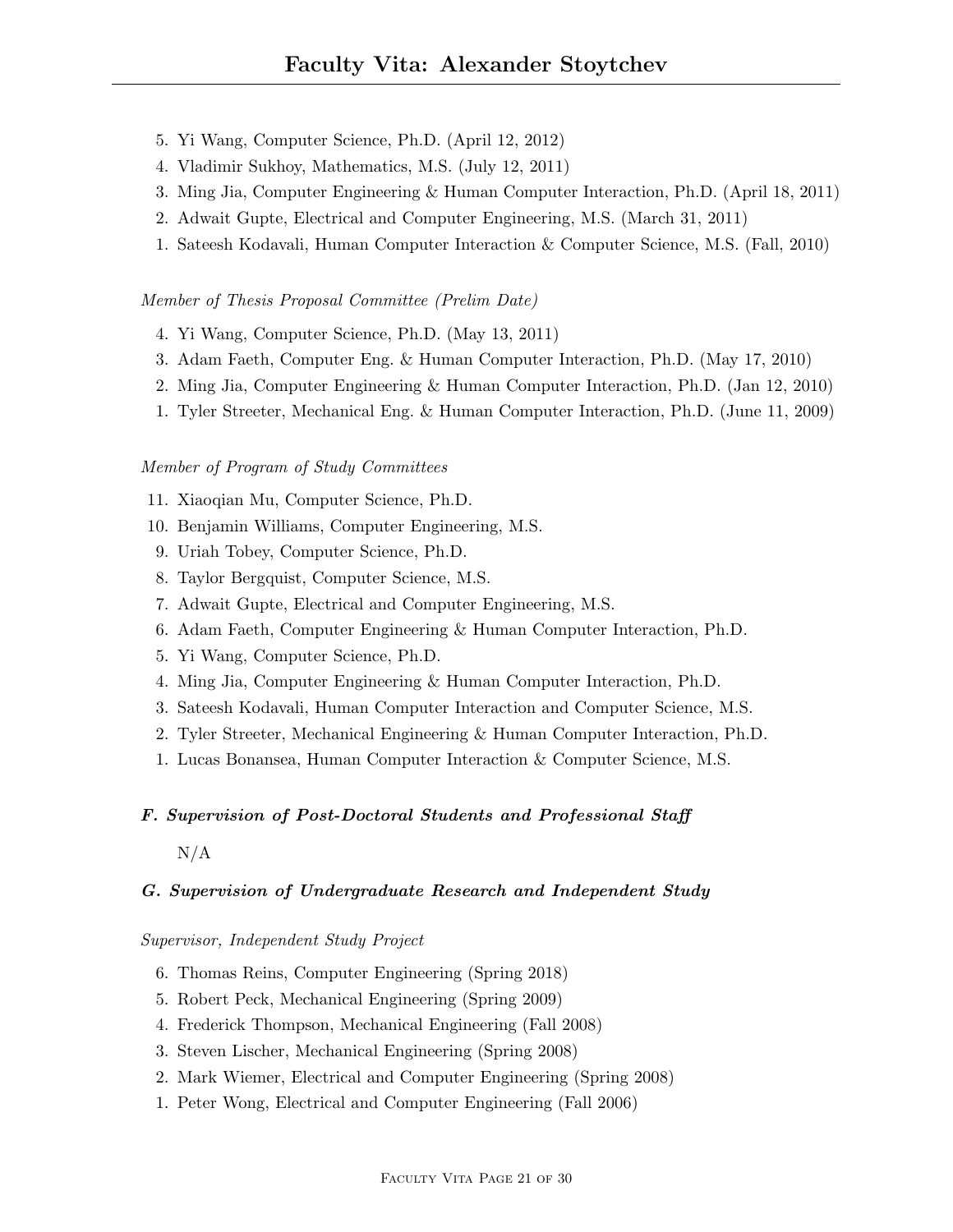Mentor, NSF Research Experience for Undergraduates (REU)

- 4. Veselin Georgiev (Southeast Missouri State), Todd Wegter (Iowa State University), Ramy Sweidan (Rice University). NSF REU in Human Computer Interaction, (Summer 2011).
- 3. Philip Koonce (Swarthmore College), Vasha Dutell (University of Oregon), Jose Farrington (University of Puerto Rico at Rio Piedras). NSF REU in HCI, (Summer 2010).
- 2. Ugonna Ohiri (University of Maryland, Baltimore County), Taylor Bergquist and Connor Schenck (Iowa State University), NSF REU in HCI, (Summer 2009).
- 1. Allison White (Lehigh University), Brian Russell (University of Arkansas at Fayetteville), John Glover (DePauw University), NSF REU in HCI, (Summer 2008).

#### Mentor, Senior Design Project

- 2. Senior Design Class (ECpE 492). Design and implementation of artificial finger nails for a humanoid robot. Students mentored: Ritika Sahai and Joseph Coleman. (Fall 2009 & Spring 2010)
- 1. Senior Design Class (ECpE 492). Design and build a humanoid robot head. Students mentored: Andrew Taylor, Cody Genkinger,Dan Potratz, Jason Pollard, Tim Meer. (Fall 2008 & Spring 2009)

#### Mentor, Senior Honors Project

- 2. Nathan De Graaf (Spring 2018)
- 1. Kyle Tietz (Spring 2015)

#### Mentor, Honors Credit

1. Shuang Li (Fall 2017)

#### Mentor, Freshman Honors Mentor Program

- 15. Alexander Campbell (Spring 2017)
- 14. Kyle Tietz (Spring 2012)
- 13. Paul Gerver (Spring 2012)
- 12. David Johnston (Spring 2012)
- 11. Todd Wegter (Spring 2011)
- 10. Tanner Borglum (Spring 2011)
- 9. Nicolas Cabeen (Spring 2011)
- 8. Eric Everett (Spring 2010)
- 7. Michael Sambol (Spring 2010)
- 6. Timothy Kalpin (Spring 2010)
- 5. Connor Schenck (Spring 2009)
- 4. Scott Schroeder (Spring 2009)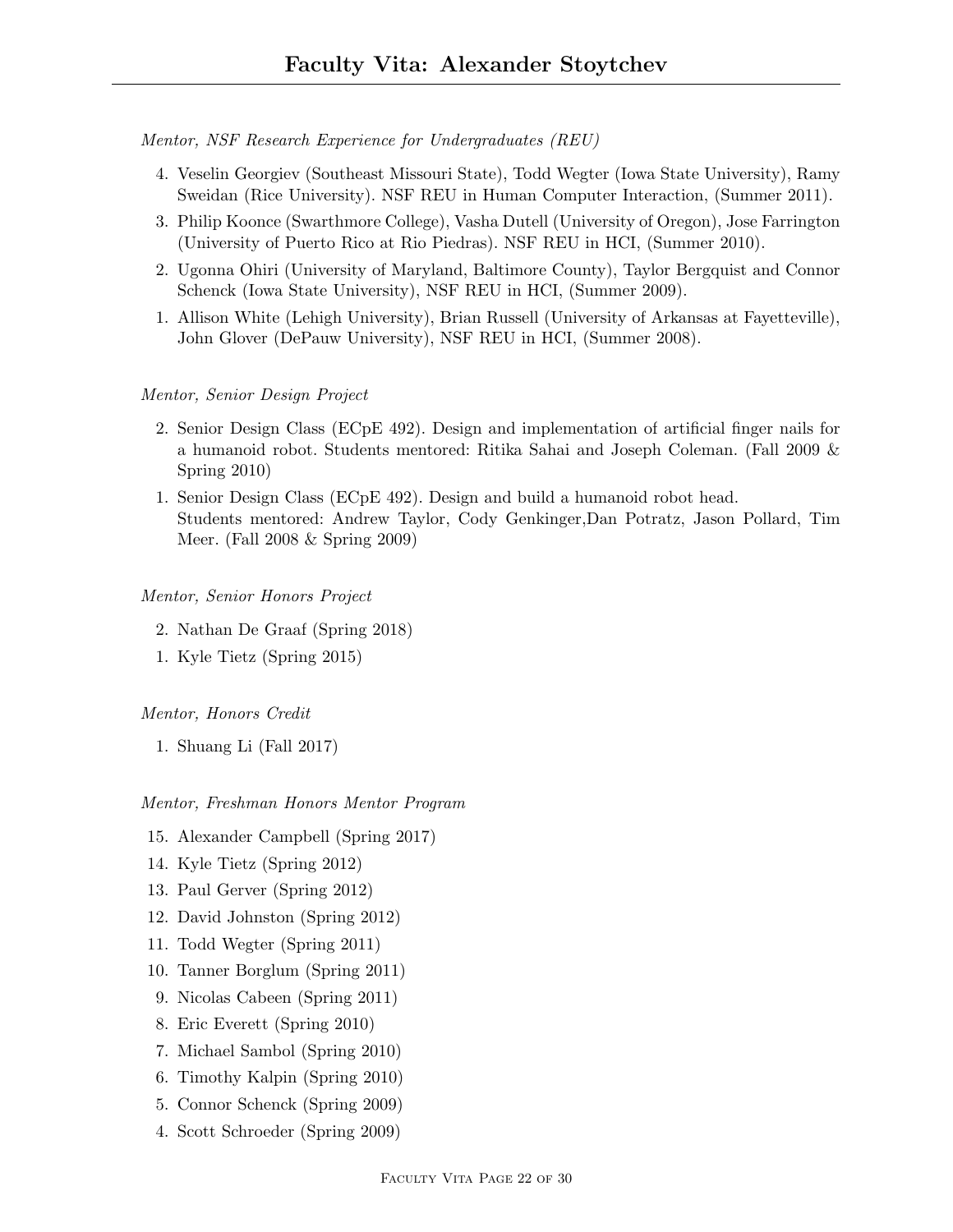- 3. Sakib Nazmus (Spring 2009)
- 2. Laura Miller (Spring 2006)
- 1. Austin Lyons (Spring 2006)

Mentor, Providing Experiences in Research for Undergraduate Students in Engineering (PERUSE)

1. Ritika Sahai (Spring 2009)

## Informal Mentor

- 6. Faculty Mentor for a group of students from EE/CprE 394 (Sep. 25, 2017)
- 5. Faculty Mentor for a group of students from EE/CprE 294/394 (Sep. 26 & Nov. 7, 2016)
- 4. Faculty Mentor for a group of students from EE/CprE 394 (Oct. 5 & Nov. 2, 2015)
- 3. Faculty Mentor for a group of students from CprE 294 (Oct 18, 2012)
- 2. "Take a professor to lunch," invited by students in:
	- Engineering 101 (Oct 28, 2015)
	- Engineering 101 (Oct 7, 2015)
	- Engineering 101 (Oct 5, 2012)
	- EE/CprE 261X (Oct 28, 2011)
	- EE/CprE 261X (Sep 30, 2010)
	- Engineering 101 (Oct 29, 2009)
	- Engineering students (Oct 16, 2008)
- 1. Equipment purchase advice, ISU Robotics club, (Spring 2006)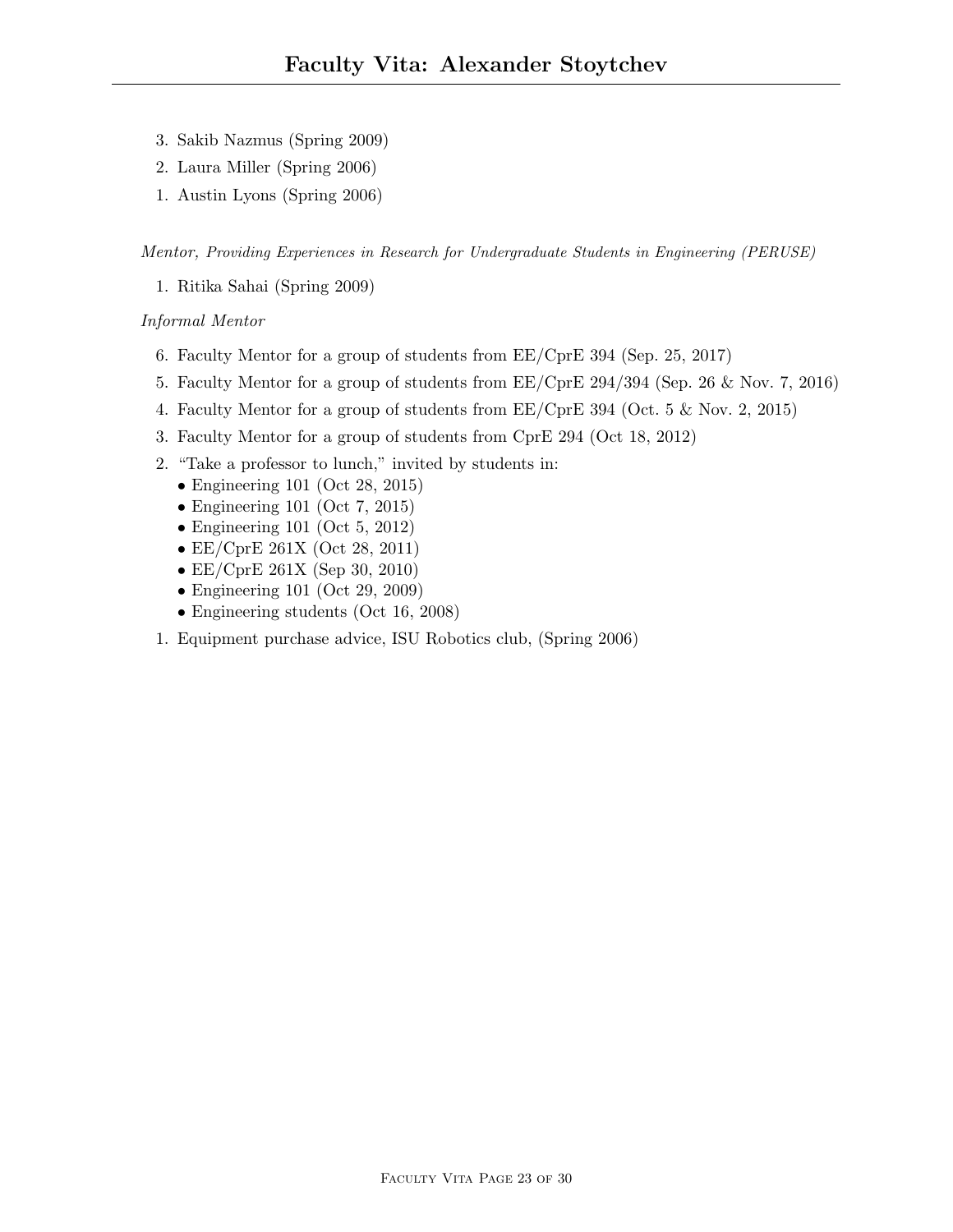Undergraduate Research Assistants

- 10. Connor Schenck, Tool Tracking (Summer 2010-Fall 2010)
- 9. Richard Gibson, Tool Tracking (Spring 2010-Fall 2010)
- 8. Ritika Sahai, Developmental Robotics Research (Spring 2009)
- 7. Matt Swanson, Weld Quality Evaluation (Fall 2007-Spring 2008)
- 6. Matt Miller, Weld Validation, (Summer 2006 Summer 2007)
- 5. Peter Wong, Weld Validation (Summer 2006 Spring 2007 & Spring-Summer 2008)
- 4. Chris Coudron, Ben Day, Chris Roder, Izaak Moody, Jacob Peterson, Joseph Bergeron, Nick Stanbrough, Noah Miranda, Robert Cook, Ted Martens, Ryan Bruce; BattleSpace (various periods between Fall 2006 and Spring 2008).
- 3. Mark Wiemer, Acoustic Object Recognition (Summer 2008)
- 2. Bradley Smith, BattleSpace (Fall 2008)
- 1. Steven Lischer, Robotics (Summer 2008)

### Undergraduate Teaching Assistants

- CprE 281: Digital Logic
	- Fall 2017: Garrett Mayer, Gabriel Klein, Michael Ludewig, Elijah Buscho, Pierce Adajar, Benjamin Simon, Doh Yun Kim
	- Fall 2016: Garrett Mayer, Minoru Fernando, Alexander Wenning, Ryan Luckinbill, Caleb Davidson
	- Fall 2015: Matthew Mulloy, Thomas Atterbury, Thomas Scallon, Nathan Kent, Alexander Wenning, Nicholas Riesen, Jacob Drahos
	- Fall 2014: Kyle Tietz, Nate Kent, Alex Luehm, Thomas Atterbury, Matthew Mulloy, Aaron Forest
	- Spring 2014: Kyle Tietz, David Johnston, David Callen
	- Fall 2013: Kyle Tietz, David Johnston, David Callen, Martin Strobel
- HCI/CprE/ComS 575: Computational Perception
	- Spring 2017: Garrett Mayer
	- Spring 2016: Nathan Kent
	- Spring 2015: Nathan Kent
	- Spring 2013: David Johnston
	- Spring 2010: Taylor Bergquist, Connor Schenck, Ritika Sahai
	- Spring 2008: Matt Swanson
	- Spring 2007: Matt Swanson, Jace Otting
- CprE 185: Intro to Problem Solving (using C)
	- Fall 2012: Kyle Tietz, James Boddie, David Johnston, Adam Campbell, Julie Tillman
	- Fall 2011: Adam Campbell, David Loutsch, Julie Tillman, Yehoshua Meyer, Kerrick Staley
	- Fall 2010: David Loutsch, Eric Everett, Ritika Sahai, Julie Tillman, Martin Strobel, Matthew Tough
	- Fall 2009: Richard Gibson, Taylor Bergquist, Connor Schenck
	- Fall 2008: Hrishank Jhildyal, Kian Chen, Ritika Sahai, Xiang Li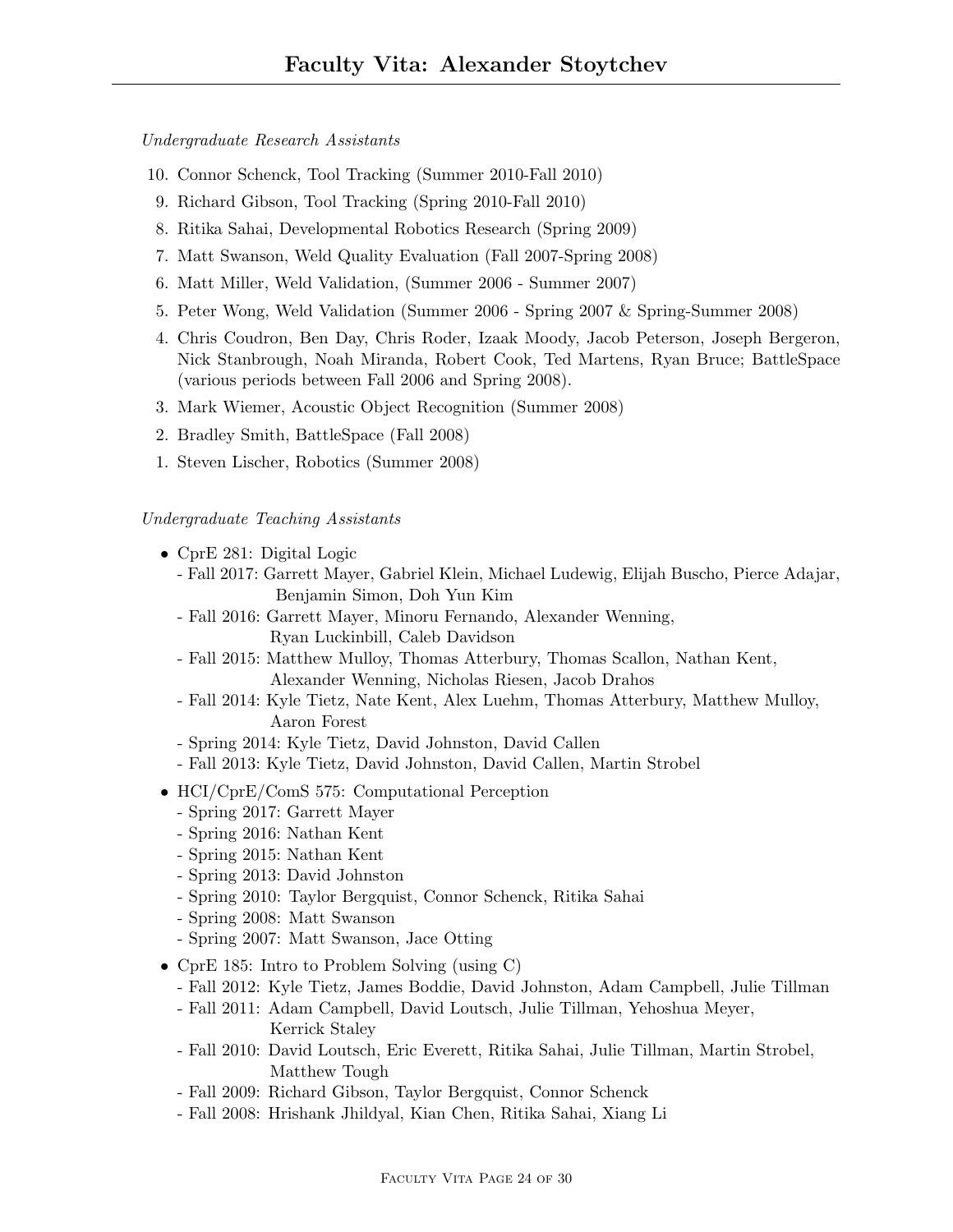- ComS 207: Programming I (in Java)
	- Fall 2007: Debra Lauterbach, Geoff Hill, Andrew Hoyt, Dustin Welch
	- Fall 2006: Kris Cory, Aaron Logan, Chris Coudron, Dustin Welch
	- Spring 2006: Thaddeus Ternes, Tim Hilby, Michael Fong, Chris Coudron

### H. Other Contributions to Instructional Programs

### Graduate Teaching Assistants

- CprE 281: Digital Logic
	- Fall 2017: Mohamed Selim, James Bonner, Alaa Al-Ghazo, Siyuan Lu, Seyed-Vahid Sanei-Mehri, Krishna Teja
	- Fall 2016: Alex Luehm, Minghung Shih, Siyuan Lu, Jinyuan Jia, Chan-Ching Hsu, Mohamed Selim, James Bonner
	- Fall 2015: Yu-Wen Chen, Chi-Fu Yen, Mohamed Selim, James Bonner, Rakesh Maddineni
	- Fall 2014: Byron Montgomery, John Irwin, Pratik Mishra, Yu-Wen Chen, Chan-Ching Hsu
	- Spring 2014: Benjamin Magstadt, Pratik Mishra
	- Fall 2013: Benjamin Magstadt, Pratik Mishra, Haoyuan Lin
- HCI/CprE/ComS 575: Computational Perception
	- Spring 2013: Jivko Sinapov
	- Spring 2012: Jivko Sinapov, Vladimir Sukhoy
	- Spring 2009: Shane Griffith
	- Spring 2006: Tyler Streeter
- CprE/HCI 585X: Developmental Robotics
	- Spring 2011: Jivko Sinapov
- CprE 185: Intro to Problem Solving (using C)
	- Fall 2012: Vladimir Sukhoy
	- Fall 2011: Vladimir Sukhoy, Chan-Ching Hsu
	- Fall 2009: Wade Paustian, Lu Dai, Zhengqi Zhang
	- Fall 2008: Adwait Gupte, Shane Griffith
- ComS 207: Programming I (in Java)
	- Fall 2007: Jacob Pavlovec, Faraz Hussain
	- Fall 2006: Oksana Kohutyuk, Faraz Hussain
	- Spring 2006: Ravindrudu Rahul, Chad Brewbaker
- ComS 401: Projects in Computing
	- Fall 2007: Georgi Batinov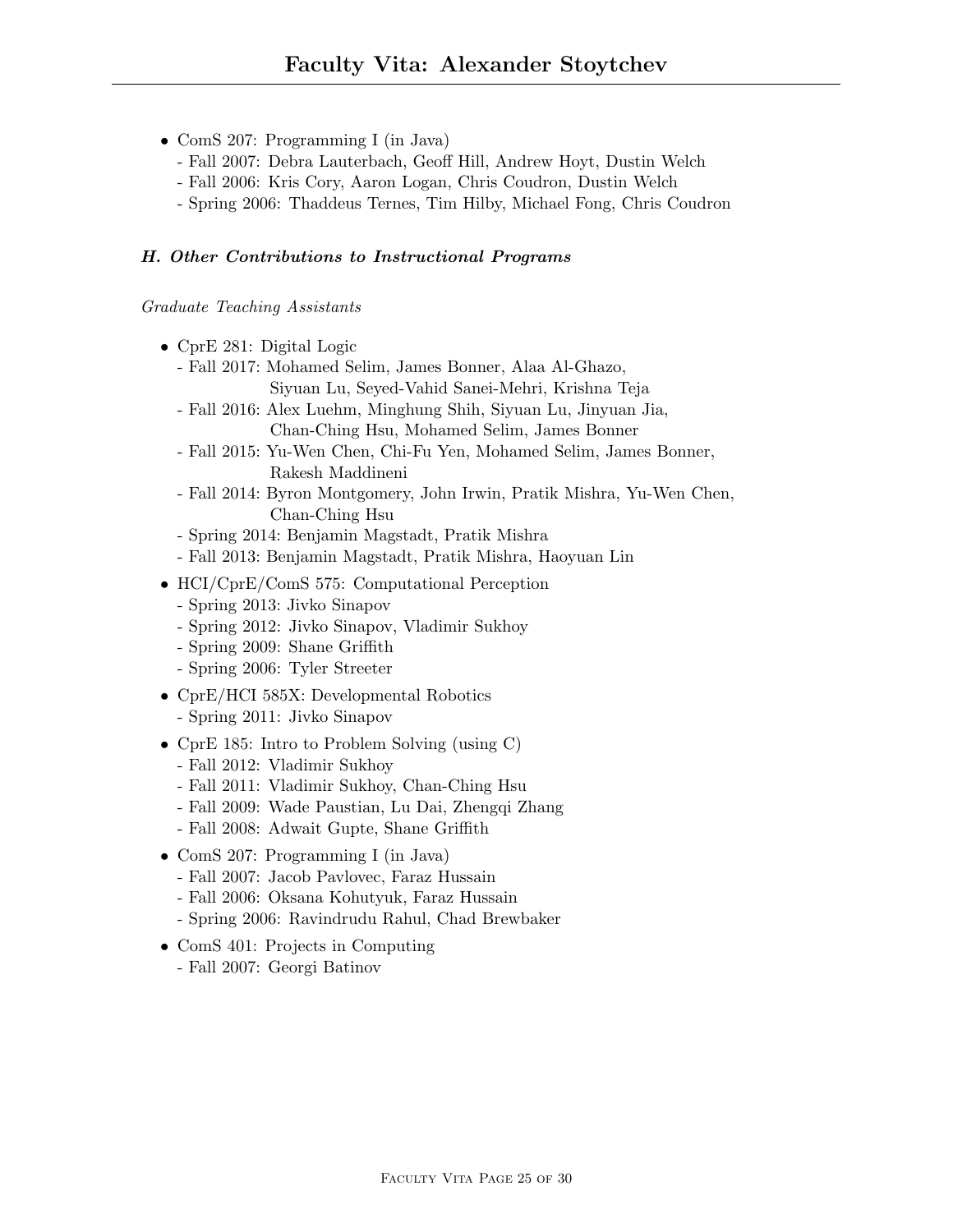## IV. Service (Public, Professional/Disciplinary, and University)

## A. Public Service

 $N/A$ 

## B. Service to Disciplinary and Professional Societies or Associations

- 65. Associate Editor, 7th Joint IEEE International Conference on Development and Learning and on Epigenetic Robotics (ICDL-EPIROB 2017), Instituto Superior Tecnico (IST), Lisbon, Portugal, September 18-21, 2017.
- 64. Reviewer, 7th Joint IEEE International Conference on Development and Learning and on Epigenetic Robotics (ICDL-EPIROB 2017), Instituto Superior Tecnico (IST), Lisbon, Portugal, September 18-21, 2017.
- 63. Reviewer, IEEE/RSJ International Conference on Intelligent Robots and Systems (IROS), Vancouver, BC, Canada, September 24-28, 2017.
- 62. Journal Reviewer, IEEE Transactions on Cognitive and Developmental Systems, 2017.
- 61. Reviewer, 6th Joint IEEE International Conference on Development and Learning and on Epigenetic Robotics (ICDL-EPIROB), Cergy-Pontoise/Paris, France, Sep. 19-22, 2016.
- 60. Associate Editor, 15th IEEE-RAS International Conference on Humanoid Robots (Humanoids 2015), Seoul, Korea, Nov. 3-5, 2015.
- 59. Associate Editor, 5th International Conference on Development and Learning and on Epigenetic Robotics (ICDL-EPIROB), Providence, RI, Aug. 13-16, 2015.
- 58. Journal Reviewer, Journal of Field Robotics, 2015.
- 57. Journal Reviewer, IEEE Transactions on Autonomous Mental Development, 2015.
- 56. Journal Reviewer, IEEE Transactions on Robotics, 2015
- 55. Member, IEEE AMD Action-Perception Task Force, 2015.
- 54. Journal Reviewer, Autonomous Robots, 2015.
- 53. Reviewer, IEEE International Conference on Robotics and Automation (ICRA), Seattle, WA, May 26-30, 2015.
- 52. Journal Reviewer, Cognitive Systems Research, 2014.
- 51. Associate Editor, 4th International Conference on Development and Learning and on Epigenetic Robotics (ICDL-EPIROB 2014), Genoa, Italy, October 13-16, 2014.
- 50. Reviewer, 4th International Conference on Development and Learning and on Epigenetic Robotics (ICDL-EPIROB 2014), Genoa, Italy, October 13-16, 2014.
- 49. Program Committee Member, IROS 2014 Workshop "Robot Manipulation: What has been achieved and what remains to be done?" held at the IEEE/RSJ International Conference on Intelligent Robots and Systems (IROS), Chicago, IL, September 14, 2014.
- 48. Journal Reviewer, IEEE Transactions on Autonomous Mental Development, 2014.
- 47. Reviewer for the 2014 Haptics Symposium (HAPTICS), Houston, Texas, Feb. 23-26, 2014.
- 46. Reviewer, 2014 IEEE International Conference on Robotics and Automation (ICRA), Hong Kong, China, May 31-June 5, 2014.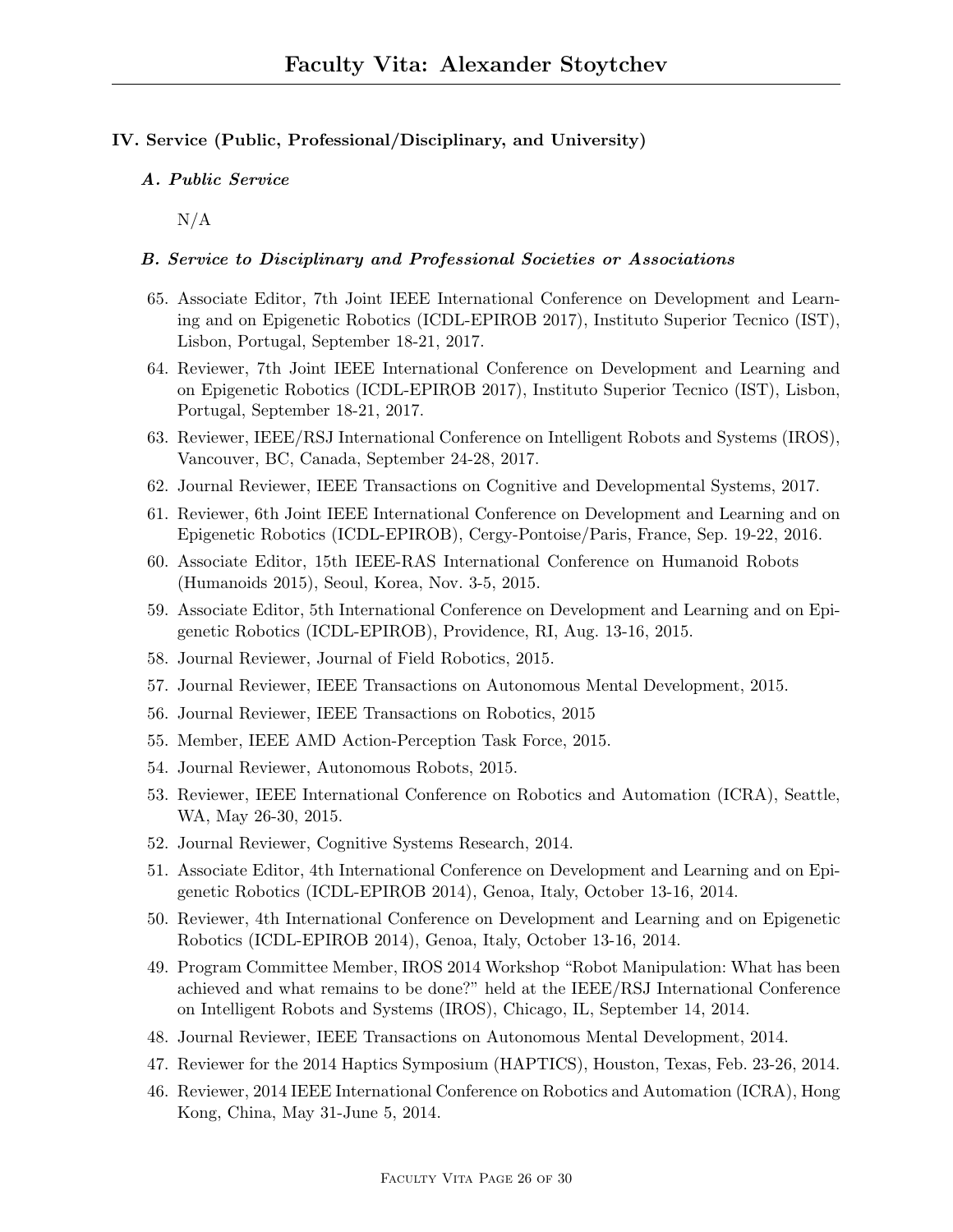- 45. Session Lead, "WS6: Lessons to be learned from biologically inspired perception," The Oxford Summit on Robotics, Pembroke College, Oxford University, UK, Sep. 18-20, 2013.
- 44. Session Co-Chair, "Cognitive Robotics: Developmental Perception," IEEE International Conference on Robotics and Automation (ICRA), Karlsruhe, Germany, May 9, 2013.
- 43. Program Committee Member, 3rd Workshop on Semantic Perception, Mapping and Exploration (SPME), Karlsruhe, Germany, May 5, 2013.
- 42. Reviewer, IEEE/RSJ International Conference on Intelligent Robots and Systems (IROS), Tokyo, Japan, November 3-7, 2013.
- 41. Program Committee Member, 9th International Conference on Computer Vision Systems, St. Petersburg, Russia, July 16 - 18, 2013.
- 40. Reviewer, IEEE/RSJ International Conference on Intelligent Robots and Systems (IROS), Vilamoura, Algarve, Portugal, October 7-12, 2012.
- 39. Reviewer, Robotics: Science and Systems (RSS), Sydney, Australia, July 9-13, 2012.
- 38. Session Chair, "Grasping: Learning and Estimation," IEEE International Conference on Robotics and Automation (ICRA), Saint Paul, Minnesota, May 16, 2012.
- 37. Journal Reviewer, IEEE Robotics and Automation Magazine, 2011.
- 36. Reviewer, 11th IEEE-RAS International Conference on Humanoid Robots (Humanoids), Bled, Slovenia, October 26-28, 2011.
- 35. Reviewer, IEEE/RSJ International Conference on Intelligent Robots and Systems (IROS), San Francisco, CA, September 25-30, 2011.
- 34. Reviewer, The First International Joint Conference on Development and Learning and Epigenetic Robotics (ICDL-Epirob), Frankfurt am Main, Germany, August 24-27, 2011.
- 33. Journal Reviewer, IEEE Transactions on Haptics. 2011
- 32. Program Committee Member, 10-th International Conference on Epigenetic Robotics, Örenäs Slott, Sweden, November, 5-7, 2010.
- 31. Program Chair, 9-th IEEE International Conference on Development and Learning (ICDL), Ann Arbor, Michigan, August 18-21, 2010.
- 30. Journal Reviewer, IEEE Transactions on Systems Man and Cybernetics C, 2010.
- 29. Journal Reviewer, Robotica, 2010.
- 28. Journal Reviewer, Autonomous Robots, 2009.
- 27. Reviewer, 2010 IEEE International Conference on Robotics and Automation (ICRA), Anchorage, Alaska, May 3-8, 2010.
- 26. Journal Reviewer, Autonomous Robots, 2009.
- 25. Journal Reviewer, Journal of Computing & Information Science, ASME Transactions, 2009.
- 24. Journal Reviewer, IEEE Transactions on Autonomous Mental Development, March 2009.
- 23. Reviewer, IEEE/RSJ International Conference on Intelligent Robots and Systems (IROS), St. Louis, USA, Oct. 11-15, 2009.
- 22. Journal Reviewer, Control Engineering Practice, 2009.
- 21. Journal Reviewer, IEEE Transactions on Autonomous Mental Development, Jan. 2009.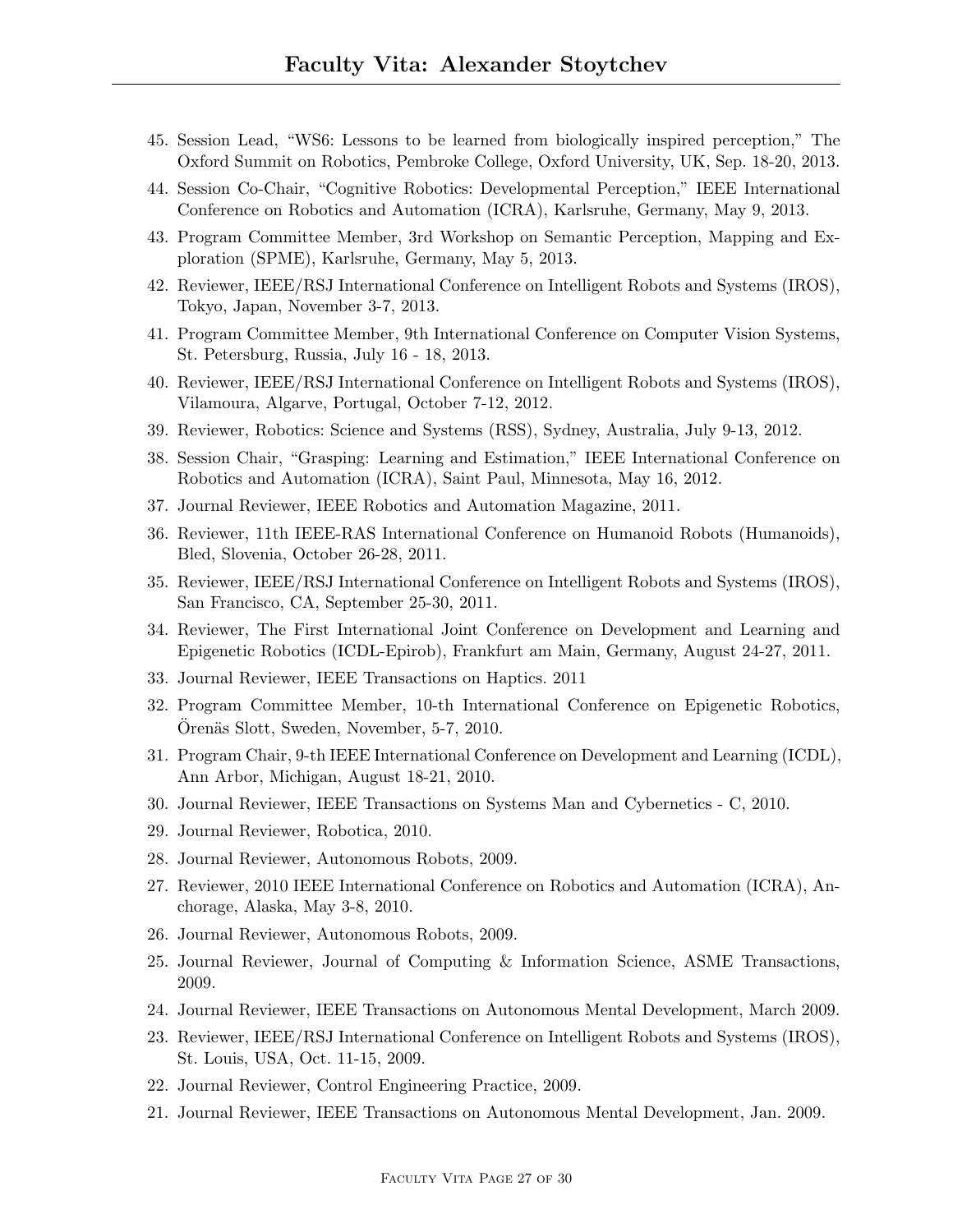- 20. Program Committee Member, Emerging Technologies Conference, Ames, Iowa, April 2-3, 2009.
- 19. Publicity Chair, 8-th IEEE International Conference on Development and Learning (ICDL), Shanghai, China, June 5-7, 2009.
- 18. Reviewer, 2009 IEEE International Conference on Robotics and Automation (ICRA), Kobe, Japan, May 12-17, 2009.
- 17. Program Committee Member, 5-th International Conference on Innovations in Information Technology (Innovations'08), Al Ain, UAE, December 16-18, 2008.
- 16. Program Committee Member, 8th International Conference on Epigenetic Robotics, University of Sussex, Brighton, UK, 31 July - 2 August, 2008.
- 15. Program Committee Member, Robotics Science and Systems (RSS) Workshop on Robot Manipulation: Intelligence in Human Environments, ETH Zurich, Switzerland, June 28, 2008.
- 14. Reviewer, 2008 IEEE Electro-Information Technology (EIT) Conference, Ames, IA, May 18-21, 2008.
- 13. Reviewer, 2008 ASME Computers and Information in Engineering (CIE) Conference, New York, NY, August 3-6, 2008.
- 12. Reviewer, 2008 IEEE International Conference on Robotics and Automation (ICRA), Pasadena, CA, May 19-23, 2008.
- 11. Reviewer, 7th International Conference on Epigenetic Robotics, Rutgers University, Piscataway, NJ, November 5-7, 2007.
- 10. Reviewer, IEEE/RSJ International Conference on Intelligent Robots and Systems (IROS), San Diego, CA, Oct. 29- Nov 2, 2007.
- 9. Reviewer, 20-th International Joint Conference on Artificial Intelligence (IJCAI), Hyderabad, India, January 6-12, 2007.
- 8. Publicity Chair (Americas), IEEE John Vincent Atanasoff (JVA) Symposium on Modern Computing, Sofia, Bulgaria, October 3-6, 2006.
- 7. Session Chair, 2001 IEEE International Symposium on Computational Intelligence in Robotics and Automation (IEEE CIRA), Banff, Canada, July 29-August 1, 2001.
- 6. Student Volunteer, International Joint Conference on Artificial Intelligence (IJCAI), Seattle, Washington, August 4-10, 2001.
- 5. Student Volunteer, Humanoids 2000: First IEEE-RAS International Conference on Humanoid Robots, Boston, Massachusetts, September 7-8, 2000.
- 4. Student Volunteer, 5th International Symposium on Distributed Autonomous Robotic Systems (DARS), Knoxville, Tennessee, October 4-6, 2000.
- 3. Student Volunteer, 17-th AAAI National Conference on Artificial Intelligence (AAAI), Austin, Texas, July 30-August 3, 2000.
- 2. Student Volunteer, 16-th AAAI National Conference on Artificial Intelligence (AAAI), Orlando, Florida, July 18-22, 1999.
- 1. Student Volunteer, ACM Symposium on Interactive 3D Graphics (I3DG-99), Atlanta, Georgia, April 26-28, 1999.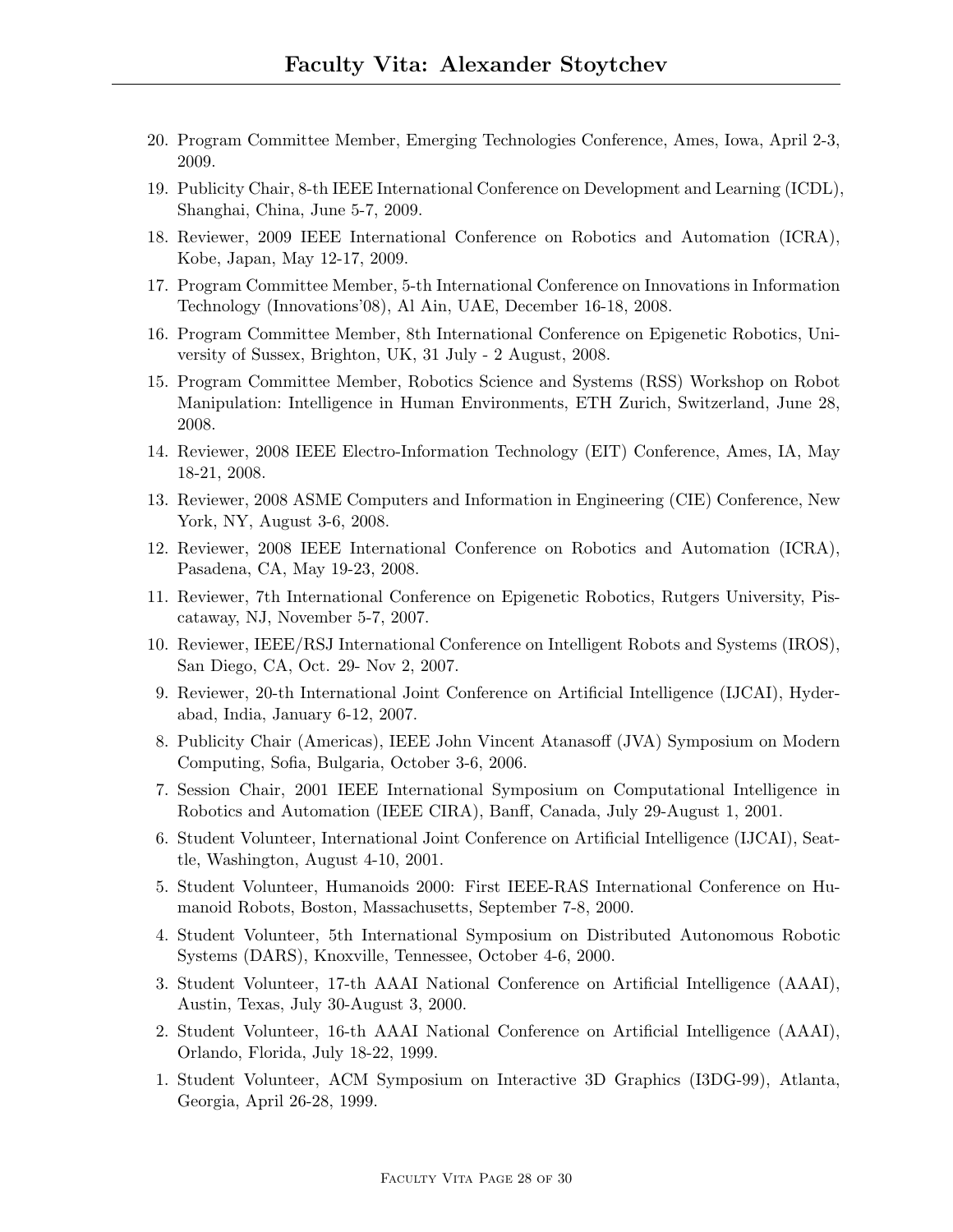## C. University/Campus Service

- Member, Accreditation Committee, ECpE (2017-2018 academic year)
- Senior Project Evaluations,  $EE/CprE/SE$  491 (Dec. 2017)
- Member, Senior Project Committee, ECpE (2016-2017 academic year)
- Member, Undergraduate Recruitment and Retention Committee, ECpE (2016-2017 academic year)
- Member, Senior Project Committee, ECpE (2015-2016 academic year)
- Member, Undergraduate Recruitment and Retention Committee, ECpE (2015-2016 academic year)
- Member, Senior Project Committee, ECpE (2014-2015 academic year)
- Member, Undergraduate Recruitment and Retention Committee, ECpE (2014-2015 academic year)
- Member, Senior Project Committee, ECpE (2013-2014 academic year)
- Member, Undergraduate Recruitment and Retention Committee, ECpE (2013-2014 academic year)
- Member, Senior Project Committee, ECpE (2012-2013 academic year)
- Member, Undergraduate Recruitment and Retention Committee, ECpE (2012-2013 academic year)
- Member, Experimental Robotics & Autonomous Aerospace Systems Search Committee, Aerospace Department, Iowa State University [the search was cancelled] (Spring 2012)
- Member, Graduate Admissions Committee, ECpE (2011-2012 academic year)
- Member, Undergraduate Recruitment & Retention Committee (2011-2012 academic year)
- Member, Graduate Admissions Committee, ECpE (2010-2011 academic year)
- Member, Peer Teaching Evaluation Committee, ECpE (Fall 2010)
- Member, Graduate Admissions Committee, ECpE (2009-2010 academic year)
- Member, Undergraduate Program Discovery/Exploration Committee (DEC) (2008-2009 academic year)
- Member, Peer Teaching Evaluation Committee, ECpE (Spring 2008)
- Member, Graduate Admissions Committee, ECpE (2008-2009 academic year)
- Project Judge, HCI graduate student technology demos, HCI Forum (Spring 2008)
- Member, Graduate Committee, ComS (2006-2007 academic year)
- Member, Undergraduate Committee, ComS (2006-2007 academic year)
- Project Judge, HCI graduate student technology demos, HCI Forum (Spring 2006)
- Project Judge, First Lego League (robot competition for high school students); Finals for the State of Iowa, Ames, Iowa, (Jan. 21, 2006)